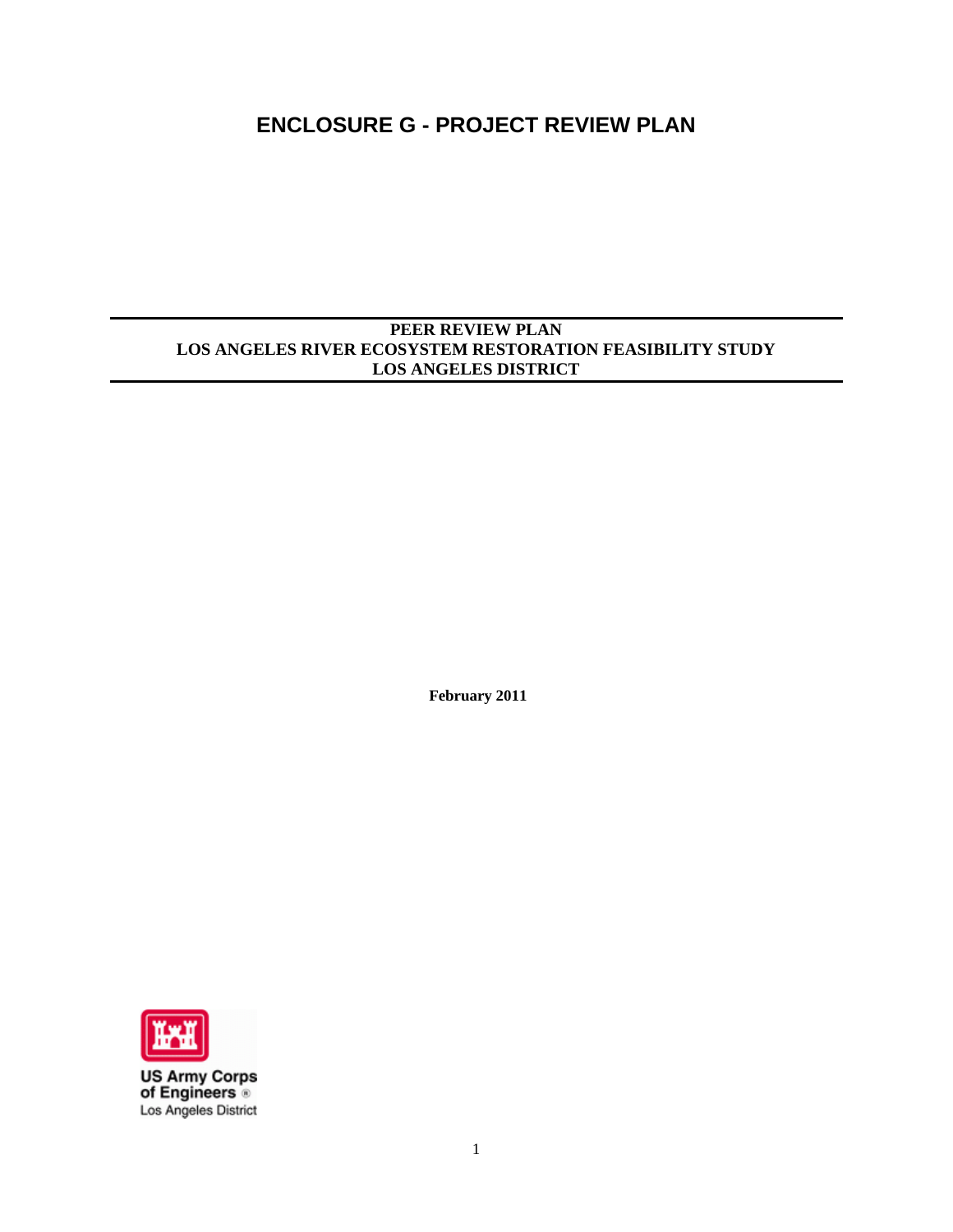# PEER REVIEW PLAN LOS ANGELES RIVER ECOSYSTEM RESTORATION FEASIBILITY STUDY **LOS ANGELES DISTRICT**

# TABLE OF CONTENTS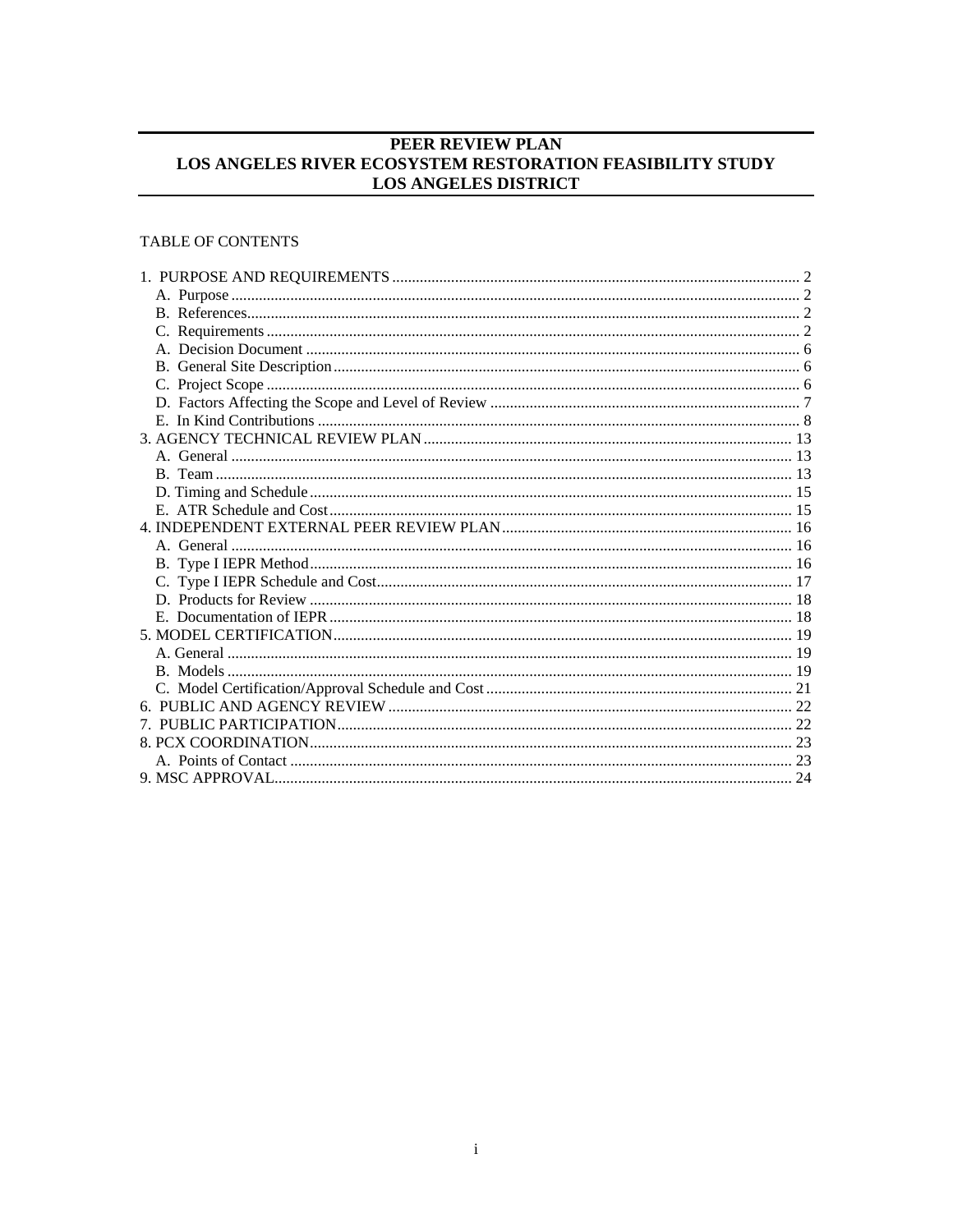#### **PEER REVIEW PLAN LOS ANGELES RIVER ECOSYSTEM RESTORATION FEASIBILITY STUDY LOS ANGELES DISTRICT**

## **1. PURPOSE AND REQUIREMENTS**

**A. Purpose.** This document outlines the peer review plan for the Los Angeles River Ecosystem Restoration Feasibility Study. This Review Plan (RP) is a component of the Los Angeles River Ecosystem Restoration Feasibility Study Project Management Plan (PMP) as amended October 2009. It will be referenced as an appendix to any future updates to the PMP. This General Investigations (GI) Feasibility Study is being conducted under the authority of the following Congressional Resolution:

Senate Resolution, approved 25 June 1969, reading in part:

"Resolved by the Committee on Public Works of the United States Senate, that the Board of Engineers for Rivers and Harbors, created under Section 3 of the River and Harbor Act, approved June 13, 1902, be, and is hereby requested to review the report of the Chief of Engineers on the Los Angeles and San Gabriel Rivers and Ballona Creek, California, published as House Document Numbered 838, Seventy-sixth Congress, and other pertinent reports, with a view to determining whether any modifications contained herein are advisable at the present time, in the resources in the Los Angeles County Drainage Area."

Engineer Circular (EC) (EC) 1165-2-209 (EC 209) "Civil Works Review Policy" provides the procedures for improving the quality and credibility of U.S. Army Corps of Engineers (USACE) decision documents through an independent review process. It complies with Section 515 of Public Law 106-554 (referred to as the "Data Quality Act "); and the Final Information Quality Bulletin for Peer Review by the Office of Management and Budget (referred to as the "OMB Bulletin. It also provides guidance for the implementation of Section 2034 of WRDA 2007 (P.L. 110-114). This Circular also presents a framework for establishing the appropriate level and independence of review and detailed requirements of review documentation and dissemination.

## **B. References:**

- (1) Engineering Circular (EC) 1165-2-209 "Civil Works Review Policy", 31 January 2010.
- (2) EC 1105-2-410, Review of Decision Documents, 22 Aug 2008 (supersede by EC 1165-2-209)
- (3) EC 1105-2-407, Planning Models Improvement Program: Model Certification, 31 May 2005
- (4) Engineering Regulation (ER) 1110-2-12, Quality Management, 30 Sep 2006
- (5) ER 11-1-321 Value Engineering Studies 28 Feb 2005.

**C. Requirements.** All decision documents and their supporting analyses will undergo District Quality Control (DQC) and Agency Technical Review (ATR) and may also require IEPR, to "ensure the quality and credibility of the government's scientific information", in accordance with this circular and the quality management procedures of the responsible command. The Circular addresses review of the decision document as it pertains to both approaches and planning coordination with the appropriate Center. The Circular also requires that DrChecks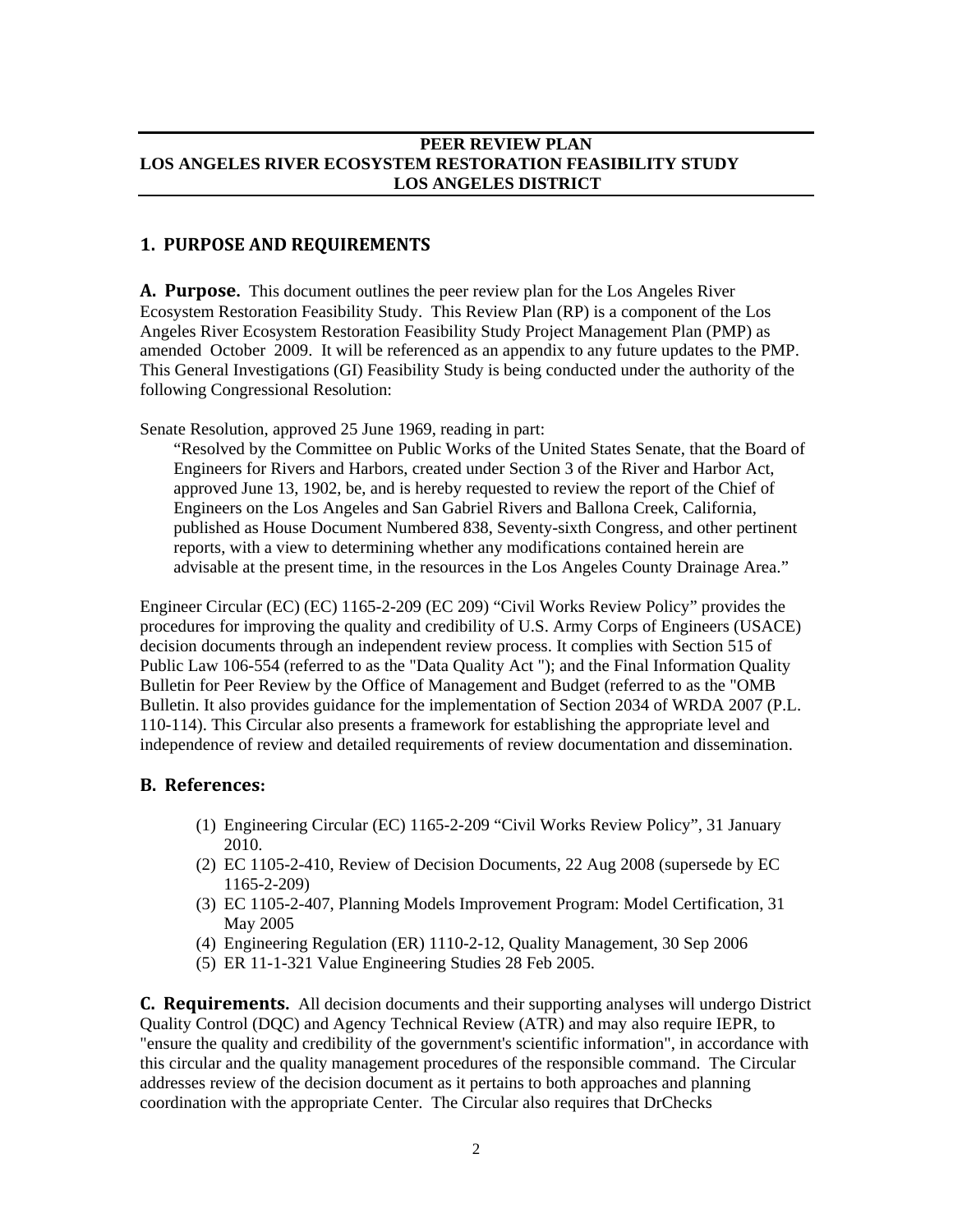(https://www.projnet.org/projnet/) be used to document all ATR and IEPR comments, responses, and associated resolution accomplished.

The types of technical review are provided below and have been redefined and renamed for consistency with recent legislation and to establish a more comprehensive lexicon. This Circular uses the terms "home district" or "home MSC" to refer to the office that has been assigned responsibility for a study or project and whose commander will sign any recommendations or decision document. Where studies are conducted by non-Federal interests, the "home district" will be the district which has the area of responsibility that contains the proposed project.

(1) **District Quality Control** (DQC). DQC is the review of basic science and engineering work products focused on fulfilling the project quality requirements defined in the Project Management Plan (PMP). It is managed in the home district and may be conducted by staff in the home district as long as they are not doing the work involved in the study, including contracted and in-kind work that is being reviewed. In-kind products are all subject to DQC and will be incorporated into the report and technical appendices as appropriate. Products provided in the past have been reviewed and incorporated already. Basic quality control tools include a Quality Management Plan providing for seamless review, quality checks and reviews, supervisory reviews, Project Delivery Team (PDT) reviews, etc. Additionally, the PDT is responsible for a complete reading of the report to assure the overall integrity of the report, technical appendices and the recommendations before approval by the District Commander. It is expected that the MSC/District quality management plans address the conduct and documentation of this fundamental level of review. DQC is not covered by this Review Plan.

DQC will include review of contracted products for compliance with Corps standards. Products currently under contract are the, habitat evaluation (Northwest Habitat Institute), plan formulation charettes, planning document management for the F4 document, F4 level design, F4 cost evaluation, and F4 economics (all under TetraTech). These products will be further reviewed as they are incorporated into report documents and appendices during Agency Technical Review and Independent External Peer Review. Quality Control Plans for these contractors are attached (see attachments  $2 \& 3$ ).

(2) **Agency Technical Review** (ATR). ATR (which replaces the level of review formerly known as Independent Technical Review [ITR]) is an in-depth review, managed within USACE, and conducted by a qualified team outside of the home district that is not involved in the day-today production of a project/product The purpose of this review is to ensure the proper application of clearly established criteria, regulations, laws, codes, principles and professional practices. The ATR team reviews the various work products and assures that all the parts fit together in a coherent whole. ATR teams will be comprised of senior USACE personnel (Regional Technical Specialists (RTS), etc.), and may be supplemented by outside experts as appropriate. To assure independence, the leader of the ATR team shall be from outside the home MSC.

(3) **Value Engineering** (VE). Pursuant to ER 11-1-321Value Engineering Studies, aValue Engineering Study will be included. The ATR budget includes funding in the amount of \$20,000 for value engineering studies. Sponsor in kind services for participation are \$5,000.

The VE study will be conducted under applicable laws, policy, and ERs (e.g., ER 11-1-321), OMs, and Ekes. Public Law 99-662, Water Resources Development Act (WRDA) of 1986, Section 911, requires that at least one VE study will be performed during the feasibility phase in addition to the longstanding requirement for VE studies during the design phase. The VE study will be performed as part of the plan formulation process, and this will be conducted in that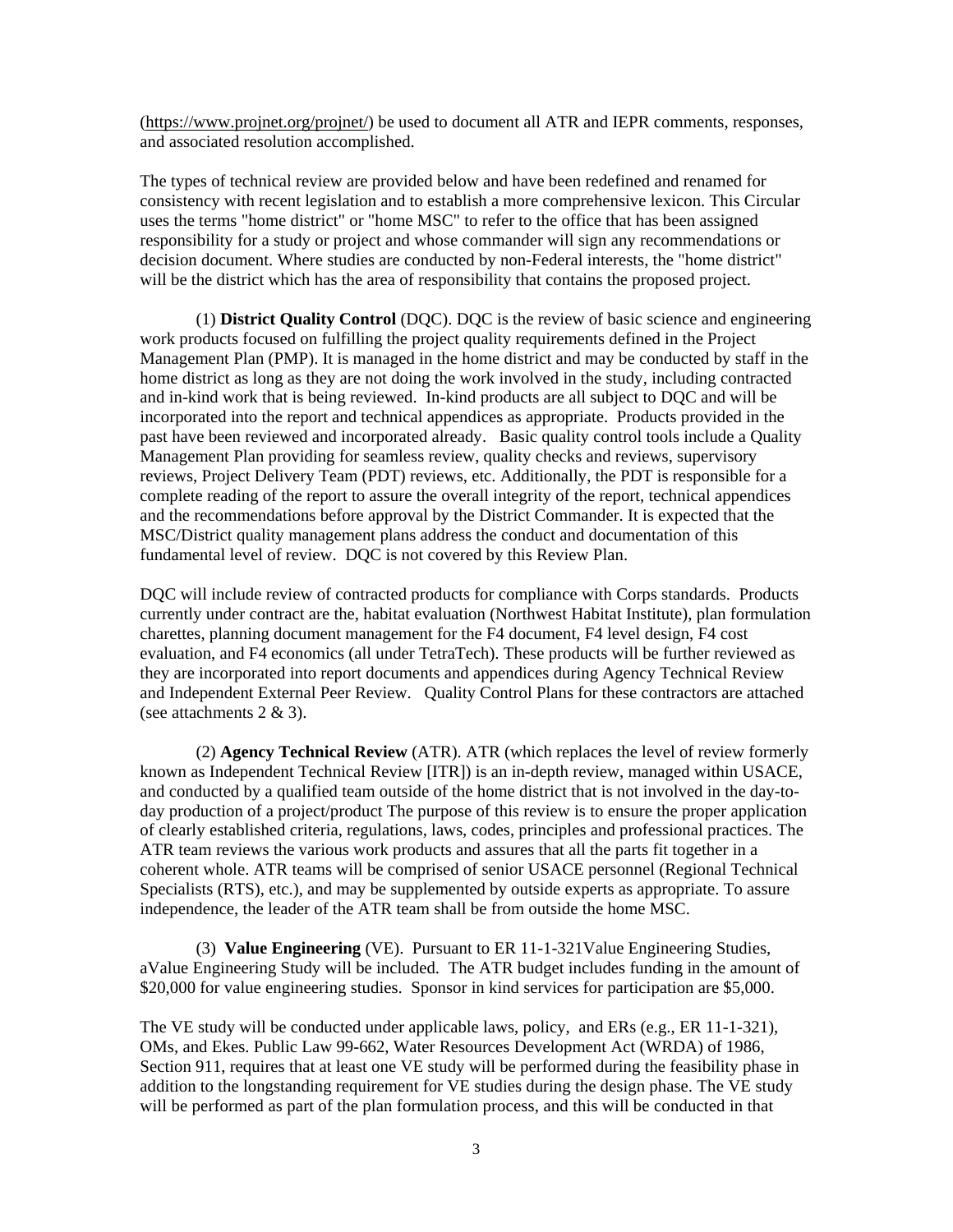period bounded by the F3 Conference (Feasibility Scoping Meeting) and the F4 Conference (Alternative Review Conference). It will be scheduled prior to the F4 conference following the CE/ICA..

The PM, Lead Planner, and Value Engineering Officer (VEO) will coordinate the scheduling of the VE study. Use of the F4 ATR Team is the most logical and cost effective way to use conduct this review. The PM, Lead Planner, and VEO are responsible for providing overall support to the VE effort as it relates to the project. Conducted by a multi-disciplinary team and led by the District VE officer, the VE study will use a 5-phase approach:

(1) During the initial information phase the team will gather data through site visits, document review, and interviews of the PDT and others;

(2) Develop a list of potential changes through brainstorming;

(3) Analyze the brainstorm list in order to develop a short list of VE proposals;

(4) Prepare the proposals for presentation; and

(5)Present the VE proposals to the PDT.

The VE process will take approximately 30 days from the initial information phase to final presentation.

A second Value Engineering Study will be required during the Design Phase.

(4) **Independent External Peer Review** (IEPR). This is the most independent level of review, and is applied in cases that meet certain criteria where the risk and magnitude of the proposed project are such that a critical examination by a qualified team outside of USACE is warranted.

IEPR is divided into two types, Type I is generally for decision documents and Type II is generally for implementation documents. Type I is conducted on project studies. It is of critical importance for those decision documents and supporting work products where there are public safety concerns, a high level of complexity, novel, or precedent-setting approaches; has significant interagency interest; has significant economic, environmental, and social effects to the nation; or where the Chief of Engineers determines that the project is controversial. However, it is not limited to only those cases and most studies should undergo Type I IEPR. These studies are managed outside USACE, by an Outside Eligible Organization (OEO) using the National Academies of Science (NAS) policy for selecting reviewers (EC1165-2-209). IEPR is managed by an outside eligible organization (OEO) that is described in Internal Revenue Code Section  $501(c)(3)$ , is exempt from Federal tax under section  $501(a)$ , of the Internal Revenue Code of 1986; is independent; is free from conflicts of interest; does not carry out or advocate for or against Federal water resources projects; and has experience in establishing and administering IEPR panels.

In accordance with Section 2035 of Water Resources Development Act (WRDA) of 2007, EC 1105-2-410 requires that all projects addressing flooding or storm damage reduction undergo a safety assurance review of the design and construction activities prior to initiation of physical construction and periodically thereafter until construction activities are completed on a regular schedule sufficient to inform the Chief of Engineers on the adequacy, appropriateness, and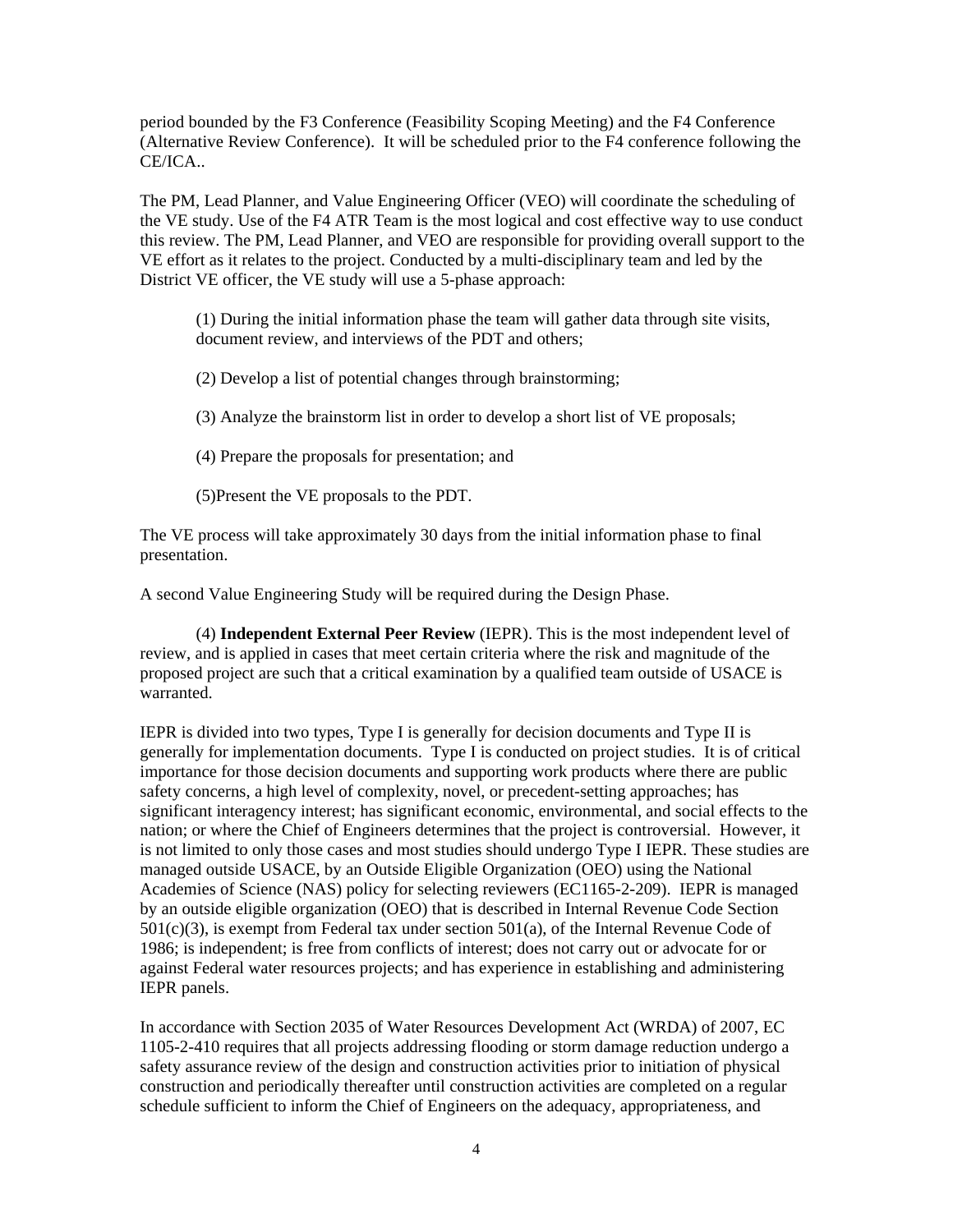acceptability of the design and construction activities for the purpose of assuring public health, safety, and welfare. A future Engineering Regulation will provide a more comprehensive Civil Works Review Policy that will address the review process for the entire life cycle of a Civil Works project. That document will address the requirements for a safety assurance review for the Pre-Construction Engineering Phase, the Construction Phase, and the Operations & Maintenance Phase. The decision document phase is the initial design phase; therefore, EC 1165-2-209 requires that safety assurance factors be considered in all reviews for decision document phase studies.

The criteria for application of Type I IEPR are: (1) the total project cost exceeds \$45 million; (2) there is a significant threat to human life; (3) it is requested by a State Governor of an affected state; (4) it is requested by the head of a Federal or state agency charged with reviewing the project if he/she determines the project is likely to have a significant adverse impact on resources under the jurisdiction of his/her agency after implementation of proposed mitigation (the Chief has the discretion to add IEPR under this circumstance); (5) there is significant public dispute regarding the size, nature, effects of the project; (6) there is significant public dispute regarding the economic or environmental cost or benefit of the project; (7) cases where information is based on novel methods, presents complex challenges for interpretation, contains precedent-setting methods or models, or presents conclusions that are likely to change prevailing practices; or (8) any other circumstance where the Chief of Engineers determines IEPR is warranted. IEPR may be appropriate for feasibility studies; reevaluation studies; reports or project studies requiring a Chiefs Report, authorization by Congress, or an EIS; and large programmatic efforts and their component projects. IEPR is managed by an outside eligible organization (OEO) that is described in Internal Revenue Code Section 501(c)(3), is exempt from Federal tax under section 501(a), of the Internal Revenue Code of 1986; is independent; is free from conflicts of interest; does not carry out or advocate for or against Federal water resources projects; and has experience in establishing and administering IEPR panelsThe scope of review will address all the underlying planning, engineering, including safety assurance, economics, and environmental analyses performed, not just one aspect of the project.

Type II IEPR, Safety Assurance Review (SAR), is conducted on design and construction activities for hurricane and storm risk management and flood risk management projects, as well as other projects where potential hazards pose a significant threat to human life. This applies to new projects and to the major repair, rehabilitation, replacement, or modification of existing facilities. External panels will conduct reviews of the design and construction activities prior to the initiation of physical construction and, until construction activities are completed, periodically thereafter on a regular schedule. The reviews shall consider the adequacy, appropriateness, and acceptability of the design and construction activities in assuring public health, safety, and welfare.

The study phase will not include design or construction. However, since the decision document is the basis of ultimate design, safety assurance will be incorporated into the project as appropriate. Development of the Review Plan for Type II IEPR is a task that will be completed during the design and construction phase of a recommended project if there are Safety Assurance concerns such as a threat to human life.

(5) **Policy and Legal Compliance Reviews** In addition to the technical reviews described above, decision documents will be reviewed throughout the study process for their compliance with law and policy. These reviews culminate in Washington-level determinations that the recommendations in the reports and the supporting analyses and coordination comply with law and policy, and warrant approval or further recommendation to higher authority by the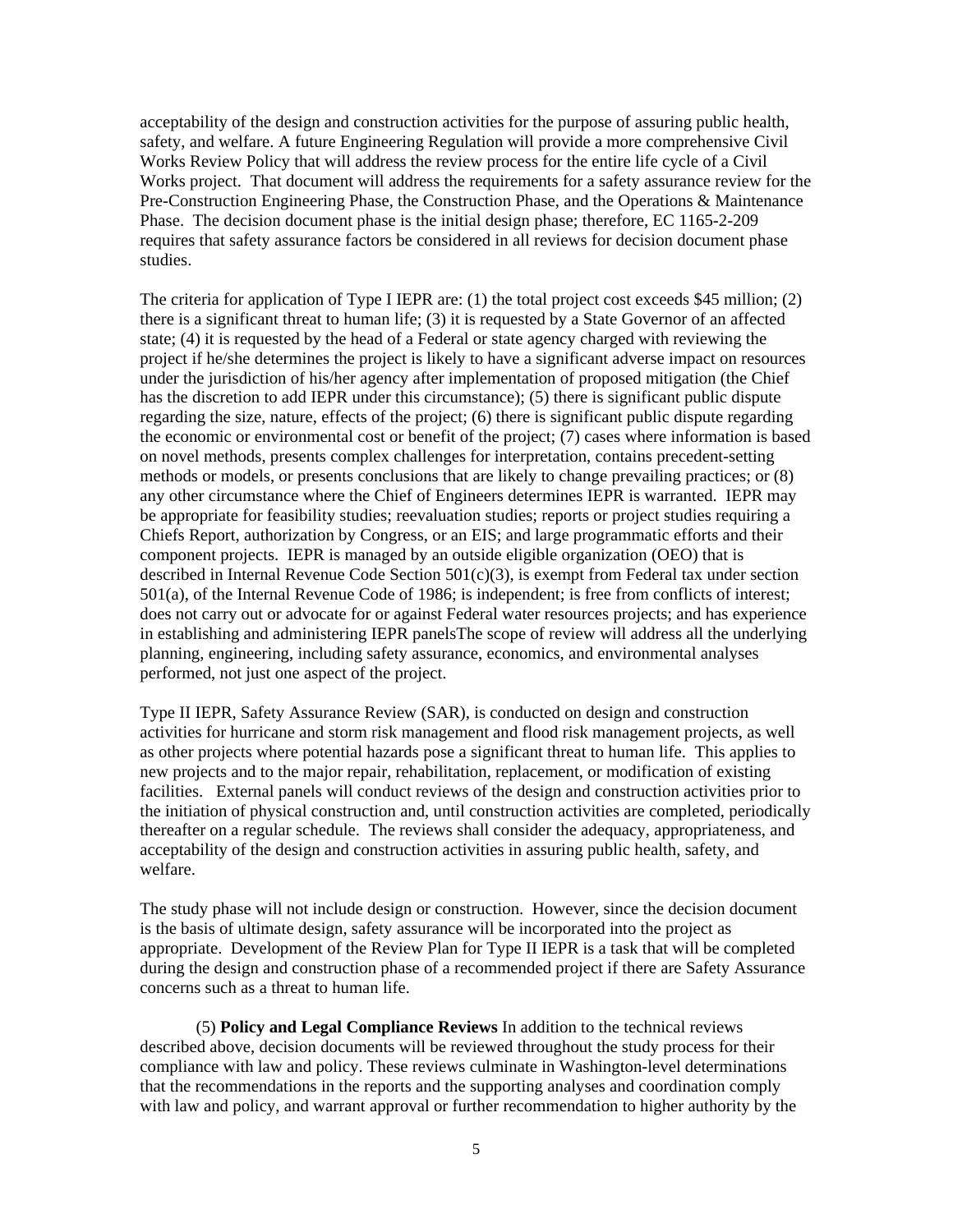Chief of Engineers. Guidance for policy and legal compliance reviews is addressed further in Appendix H, ER 1105-2-100. The technical review efforts addressed in this Circular are to augment and complement the policy review processes by addressing compliance with published Army policies pertinent to planning products, particularly policies on analytical methods and the presentation of findings in decision documents. DQC and ATR efforts are to include the necessary expertise to address compliance with published planning policy.

(6) **Planning Center of Expertise (PCX) Coordination.** The Circular outlines PCX coordination in conjunction with preparation of the review plan. Districts should prepare the plans in coordination with the appropriate PCX and appropriate consultation with the allied Communities of Practice. The MSC Commander's approval of the review plan is required to assure that the plan is in compliance with the principles of this Circular and the MSC Quality Management Plan (ER 5-1-11). The review plans must anticipate and define the appropriate level of review. All reviews are expected to be completed and documented before the District Commander signs the report. HQUSACE policy review will be completed before the draft decision and NEPA documents are released for public review and again before the Chief of Engineers signs his report. To the maximum extent practicable, reviews shall be scheduled and conducted in a manner to avoid or minimize delays in study or project completion.

#### **2. PROJECT DESCRIPTION**

**A.** Decision Document. The purpose of the decision document is to present the results of a feasibility study undertaken to support restoration and resolution of water resources problems in the Los Angeles River within the Los Angeles County Drainage Area. The study is cost shared with the non-Federal Sponsor: City of Los Angeles, Bureau of Engineering. This will be and Integrated Feasibility Report (FR)/Environmental Impact Statement (EIS). The document will provide planning, engineering, and implementation details of the recommended restoration plan to allow final design and construction to proceed subsequent to the approval of the plan. Approval of the plan is required by the South Pacific Division, HQUSACE and Congressional authorization of the recommended plan prior to implementation.

**B.** General Site Description. The Los Angeles River and its tributaries drain an 824-square mile watershed whose headwaters begin in the Santa Susanna Mountains to the west, the San Gabriel Mountains to the north and east, and the Santa Monica Mountains. While forest and open space dominate the upper half of the watershed, the remaining area is highly urbanized in one of the most densely populated areas of the United States with commercial, industrial, and residential land uses. The initial Feasibility Scoping considered the watershed and the entire 51 mile length of the river corridor (Figure I, Attachment I). The second phase will focus on a nine mile reach of the river from Ferraro Fields near Griffith Park just downstream from the Los Angeles River Headworks restoration study area ending at  $1<sup>st</sup>$  Street in downtown Los Angeles (Figure II, Attachment I). This reach includes 5 miles of soft bottom and has possibilities for connections through tributaries to the mountain areas surrounding the Los Angeles area. This reach is being called the ARBOR Reach (Alternative Reach with Best Opportunity for Restoration) by the Sponsor.

**C. Project Scope.** The specific purpose of the Los Angeles River Ecosystem Restoration Feasibility Study is to define environmental degradation and related problems, and to investigate the feasibility of implementing alternative solutions that begin to address the problems of loss of riparian habitat, water quality, water conservation, lack of recreation, and open space along the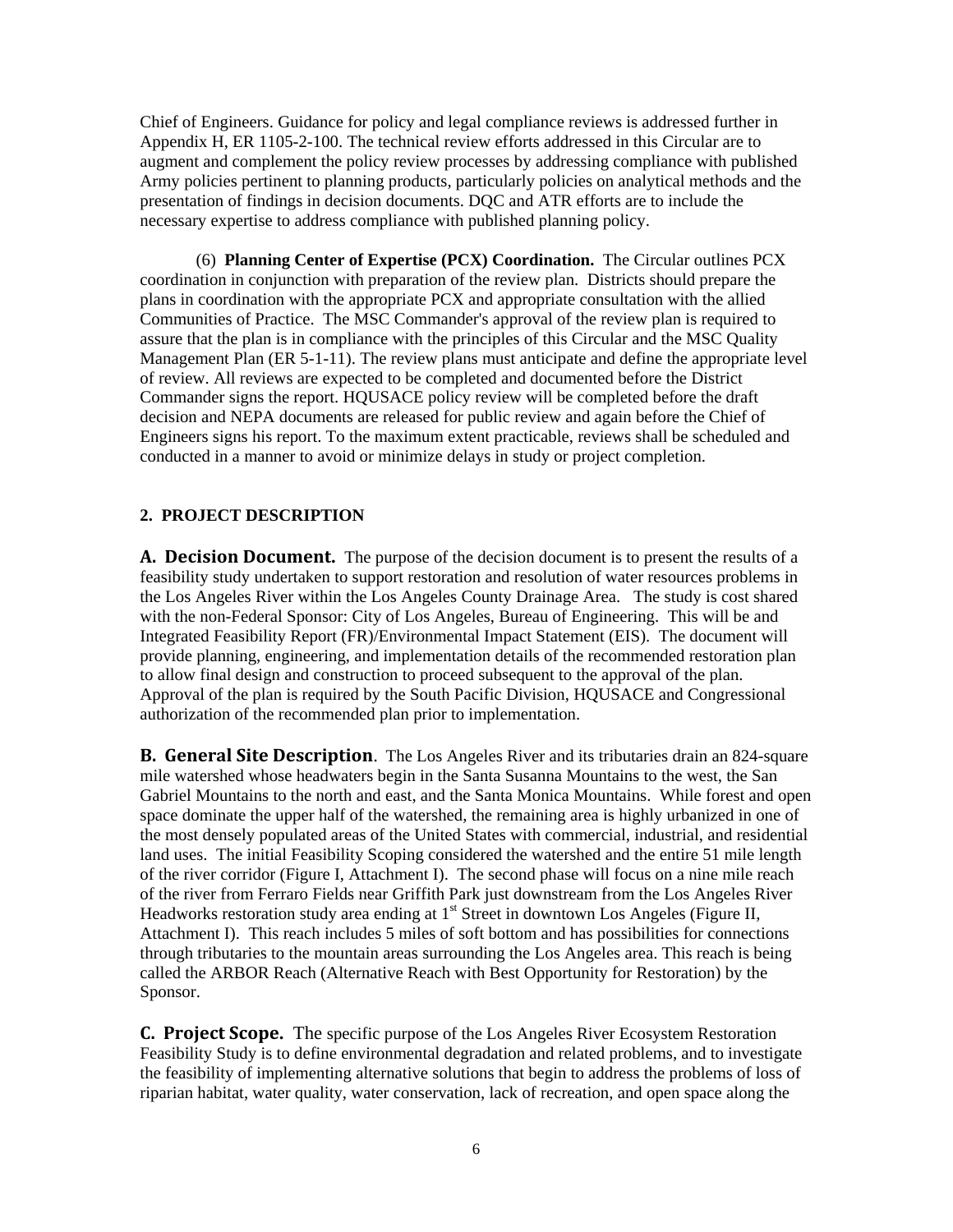32-mile river corridor within the City of Los Angeles. Restoration alternatives under evaluation range in cost from \$65 - \$100 million. The study will be multipurpose in that it will consider water supply and recharge opportunities, recreation alternatives and incidental flood risk management in addition to ecosystem restoration opportunities. Past flood control projects within the Los Angeles County Drainage Area and the channelization of the River itself have resulted in substantial alterations of the hydrological regime. These alterations, combined with the intensive urbanization of the watershed, have resulted in a concrete lined river channel nearly denuded of native vegetation, and subject to high velocity flood flows which inhibit reestablishment of a more natural stream channel Opportunities to construct groundwater recharge features and provide recreation opportunities are also being evaluated. There are no known listed threatened and endangered species within and nearby the study area. Any cultural resource sites within or nearby the study area will be addressed in the EIS.

**D. Factors Affecting the Scope and Level of Review**: Riparian ecosystems are

threatened in the Arid Southwest. Human impacts to the environment are the cause of degradation of the aquatic resources within the Los Angeles River and it associated ecosystem. Wildlife corridors from the mountains surrounding the Los Angeles basin to the tributaries and the ocean have become almost non-existent. Reconnection and restoration of these ecosystems within this corridor will be challenging due to the need to maintain flood risk protection, high level of urbanization, and impacts to existing infrastructure along the corridor.

FR/EIS is not likely to develop or contain influential scientific information and as such are not expected to be an influential scientific assessment. The report also will not involve a significant threat to human life, or have the potential to be highly controversial with the public. The document will not contain any information that is based on novel methods, nor will it have complex challenges for interpretation, or present conclusion that are likely to change prevailing practices. Therefore, the feasibility phase documents (i.e., the without-project report, the withproject reports, and the Draft and Final IFR/EIS) and major engineering products will be reviewed by an ATR and IEPR team selected by the appropriate Planning Center of Expertise (PCX).

The project risks included the area's susceptibility to drought and impacts on transportation and utility infrastructure located within the river corridor. There is a potential flood risk to portions of the project and any restoration within the river bed may be washed away by large events periodically. Restoration may attract threatened and endangered species and/or generate critical habitat that could warrant special considerations for future operations and maintenance or reservoir regulation. The project will also incur interagency and non-governmental agency interest. The U.S. Fish and Wildlife Service (USFWS), the Regional Water Quality Board, the California Fish and Game Department (CAGF), the California Coastal Conservancy, the Audubon Society, Friends of the LA River are just a few of the agencies already involved with the study. During the feasibility study, coordination with the USFWS will continue in accordance with the Fish and Wildlife Coordination Act. The USFWS will provide USACE with a draft/final Coordination Act Report that includes their views on the tentatively selected plan. All USFWS recommendations will be given full consideration. The USFWS will coordinate their report with the California Coastal Conservancy and the CAFG.

There is a high level of support for restoration of the river locally and nationally. The river is a part of the Pacific Flyway and is could be an important link between the ocean and inland waterways. Improvement of the ecosystem, related recreation opportunities and changes in the aesthetics of the river corridor would be of great economic benefit to the region which serves over five million people. It could restore wildlife corridors and habitat for native species which have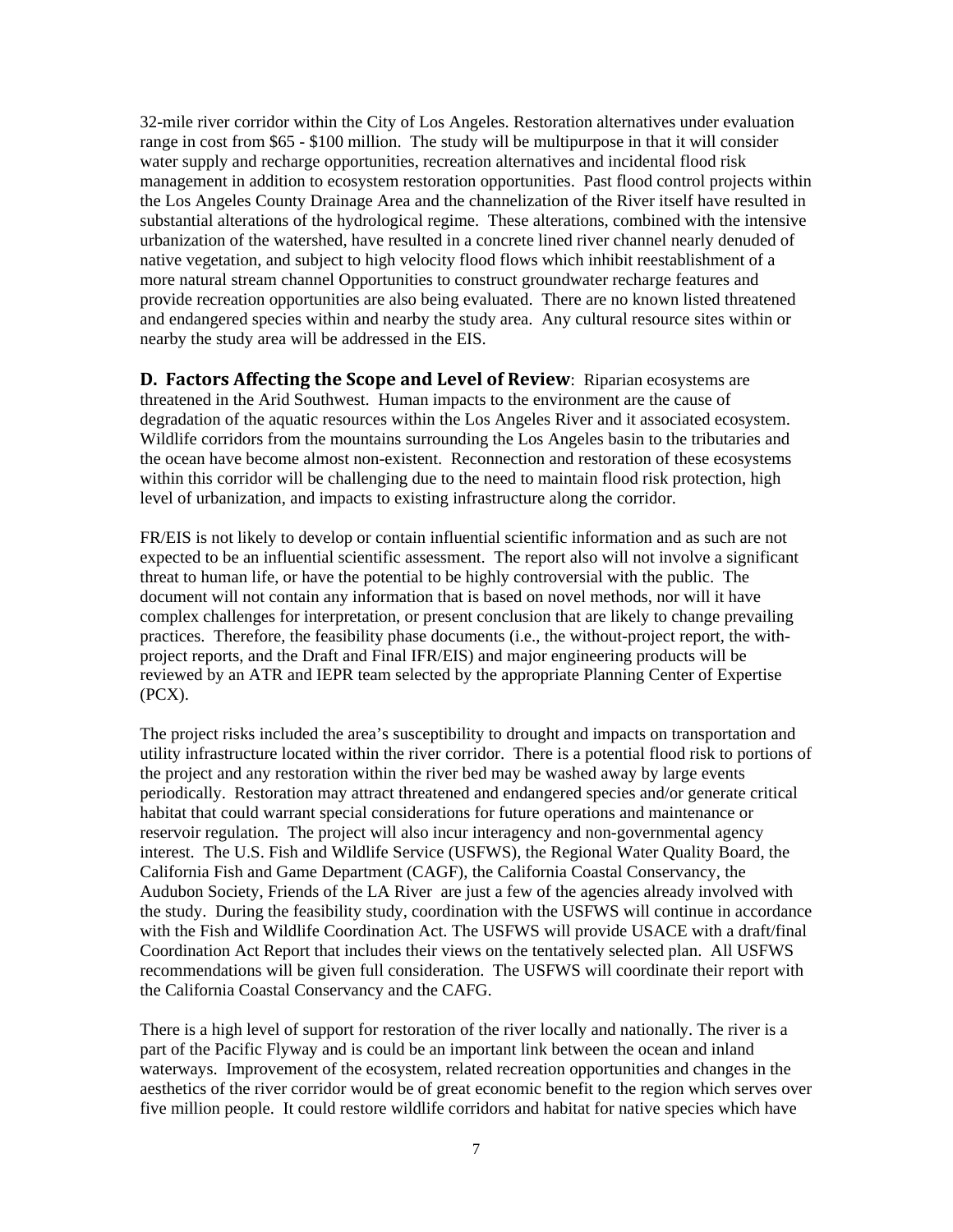been extirpated from the river system by channelization and the hard concrete nature of the flood risk management structures on the river through the Greater Los Angeles Area.

**E. In Kind Contributions.** All in kind contributions will be reviewed by the PDT Member and overseen by their supervisor that would be performing the work if done in house.In accordance with the PMP, it is planned that the non-Federal sponsor will contribute in-kind services for the following:

- **Project management: Sponsor responsibilities includes preparation of** reporting documents, attendance at meetings (PDT, PRB, and Sponsor's internal meetings), briefings, etc., required to keep executive levels informed of study progress and findings. This account includes the time and effort required to assist the Corps in preparation of the post-feasibility phase PMP for advanced engineering and design studies. The Sponsor will be responsible for having their appropriate personnel attend all required meetings listed as milestones in the Project Management Plan schedule, managing the in-kind work to be provided under other accounts, and providing budgetary and schedule input for completion of the activities. This task also includes providing input ot the PED PMP.
- o Survey and mapping,
	- o Phase I
		- Obtain and provide maps/GIS for the project area based on the data and information provided in coordination with the Corps Project Delivery Team (PDT) and Survey and Mapping Division.
		- **Planimetric mapping products provided to the Corps shall show** culture, including berms, levees, buildings, bridges, fences, walls, trees, shrubbery, streets, access roads, dirt roads, paths, courses and ways of travel, surface evidence of utilities and all other standard map features.
		- **Provide data in the format and standards required by the Corps.**
		- Coordinate with Corps PDT for submittal.
	- o Phase II
		- Existing mapping will be reviewed to determine if additional aerial photography and mapping are needed for the modeling and environmental efforts.
		- Document Preparation: Prepare scope of work and final government estimate for additional surveys, if necessary.
		- Further support mapping/GIS effort for without project conditions and alternatives development.
- o Existing conditions geotechnical studies support with HTW information and database search.
- o Participation as members of the habitat evaluation team per the requirements of the applicapable evaluation model.
- o Participation in all review processes to include provisions of comments during DQC and seamless peer review in a timely manner and response to comments on ATR, IEPR and Washington Level Review. ATR and IEPR will include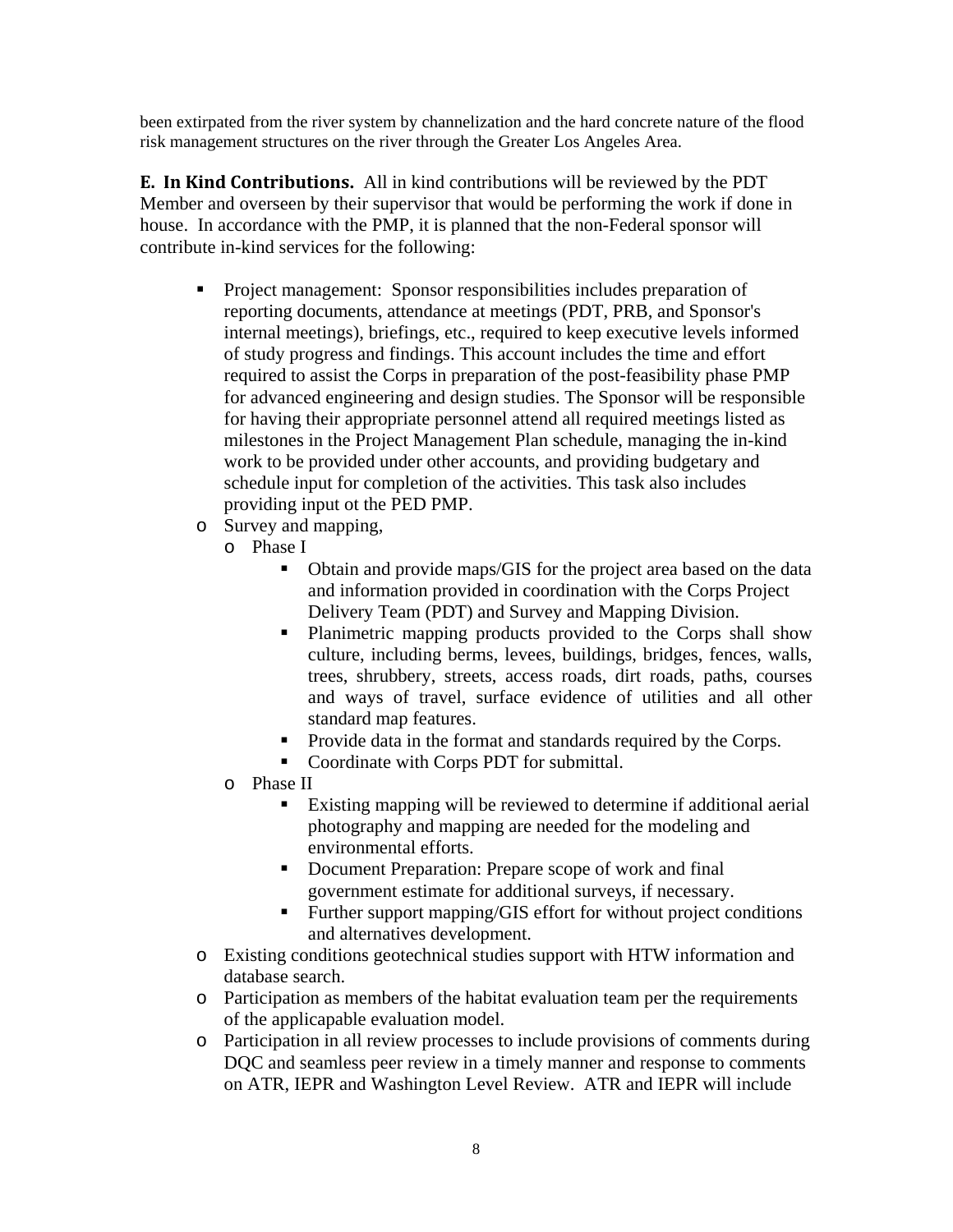utilization of **DrCheckssm**. The Sponsor will make revisions per comments as appropriate.

- o Public involvement: Attend, participate and assist in preparation for NEPA required Initial and Final Public Meetings. A minimum of nine additional meetings will be held in support of plan development. The Sponsor will provide a public meeting facility for 50+ persons, a professional facilitator, audio/visual equipment, meeting announcements, advertisements, materials and handouts, presentations, meeting recording and transcription including follow-up mailings to these meetings.
- o Solicit public input for incorporation into reports
- o The Sponsor will disseminate information to the public, resource agencies, Federal, State and local agencies and update mailing lists..
- o The sponsor will develop a public involvement plan.
- o In addition to the above Master Plan activities include
	- Organizing the river by zones of interest
	- Develop and maintain a public interactive website
	- Schedule and host outreach sessions
	- Schedule meetings with residents on the river Revitilization Master Plan
	- **Prepare printed project updates**
	- Catalogue and assemble input received monthly
	- Develop PowerPoint presentation of the master plan report
	- $\blacksquare$  Identify and digitize key images for publicity and publication
	- **Present the Master Plan to the public.**
	- Develop a project logo.
- o Socio-economic studies:
	- o Phase I
		- Sponsor to research, develop and describe impact of governance alternatives in terms of relationships to local, regional, state and Federal entities.
	- o Phase II
		- **Per EC 1105-2-409 Planning in a Collaborative Environment, the** Sponsor will provide the regional economic analysis for the purposes of alternative plan formulation and recommended plan selection. The guidance in EC 1105-2-409 requires the Corps determine the plans that are classified as the NED Plan and the NER Plan. The EC 1105-2-409 allows the possibility of recommending alternative plans to the NER or NED if these alternatives have higher net benefits of all four accounts and the ASA Office agrees with our analysis and authorizes a wavier to the NED and NER requirement. In addition, EC 1105-2-409 requires the PDT to work in collaboration with study partners and stakeholders to identify all the impacts and benefits of the proposed alternatives. The description of the regional economic analysis should include the importance of the collaboration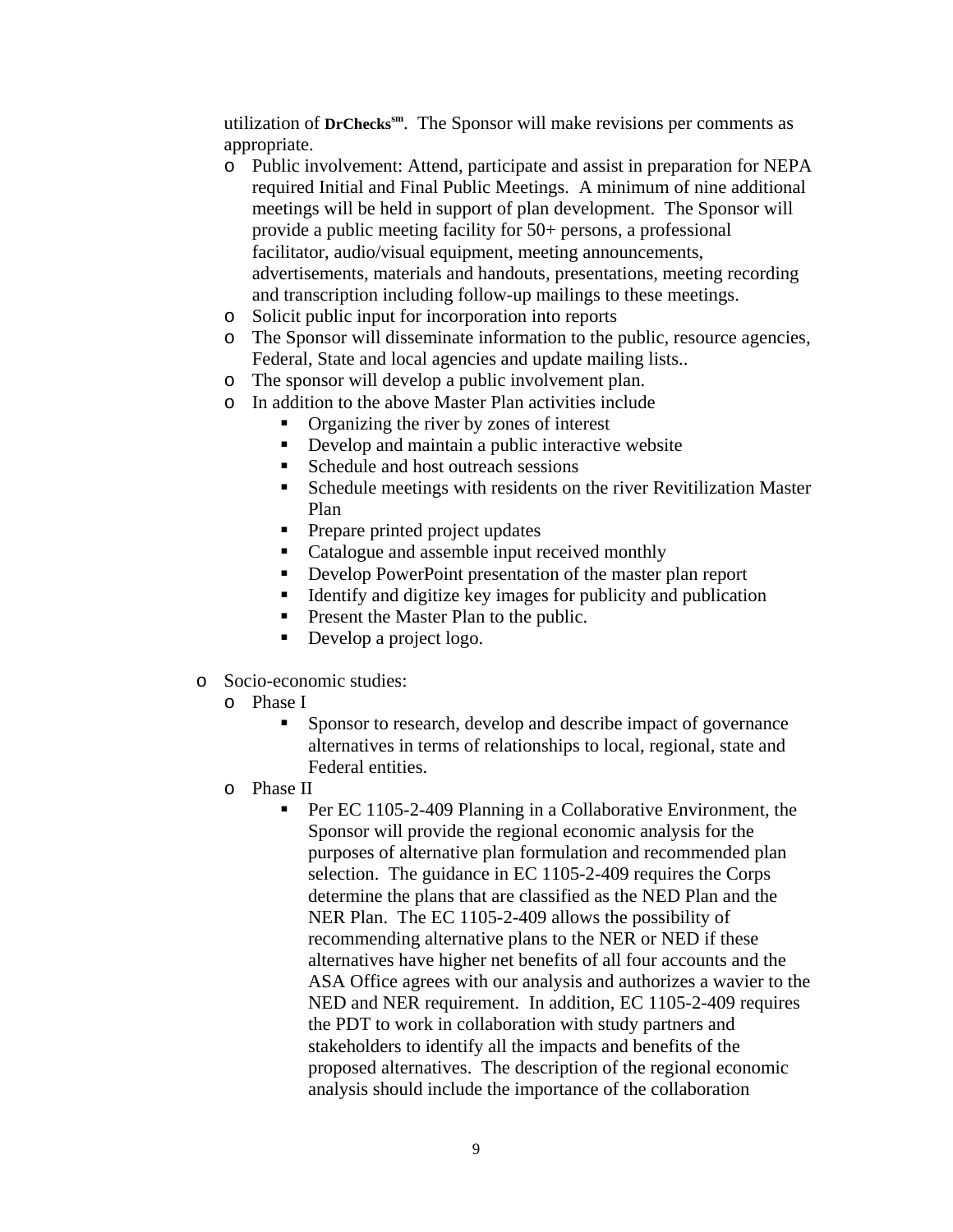planning between the Corps and the local sponsor and that the regional analysis may identify an alternative recommended plan rather than the NED and NER Plan. Regional Economic Benefit and Other Social Effects analysis will be a Sponsor responsibility using the most recent Corps guidance.

- o Cost estimating contributions to cost data will include providing input during alternatives development, assistance to Cost Engineer and Designer in development of quantities and cost estimates for measures for each alternative and response to review comments on costs..
- o Real estate tasks will include provision of all rights of entry and Review and comment on summary of real estate requirements, schedules, and baseline cost estimate, project management plan, and any accompanying exhibits. If land access is needed to evaluate potential sites, then preparation of standard ROE will be required. The Corps must obtain ROE's wherever our study may activities take place, such as, HTW investigations, geotechnical, cultural resources, environmental evaluations, survey work, etc. The ROE estimate amount may increase or decrease depending on the actual number of ROE's identified as required. Real Estate Division requires at least 60 days lead time to obtain the ROE's before District elements begin any ground disturbance activities. A list of minimum information requirements will be provided by separate cover upon request.
- o Baseline biological studies supported by Sponsor input at a programmatic level from the Revitilization Master Plan effort.and participation in the baseline habitat evaluation.
- o Design assistance includes provision of GIS to develop planimetric maps of alternatives locations for management measures and three conceptual cross sectional drawings of the array of final alternatives.
- o Participation in plan formulation including:
	- o Phase I:
		- Data collection and review:
			- o Documentation of existing conditions
			- o Documentation of information and data gaps, providing needed data and information
			- o Identifying current LA River projects
			- o Identify best management practices for watershed restoration and maintenance
			- o Summarize data, data gaps and economics of development
			- Identify problems, opportunities, and constraints:
				- o Evaluate flood control preservation and enhancement
				- o Evaluate existing physical constraints (easements, land ownership, infrastructure, etc.)
				- o Identify areas along the River most suitable for incorporating project alternatives
				- o Define methods for water quality improvements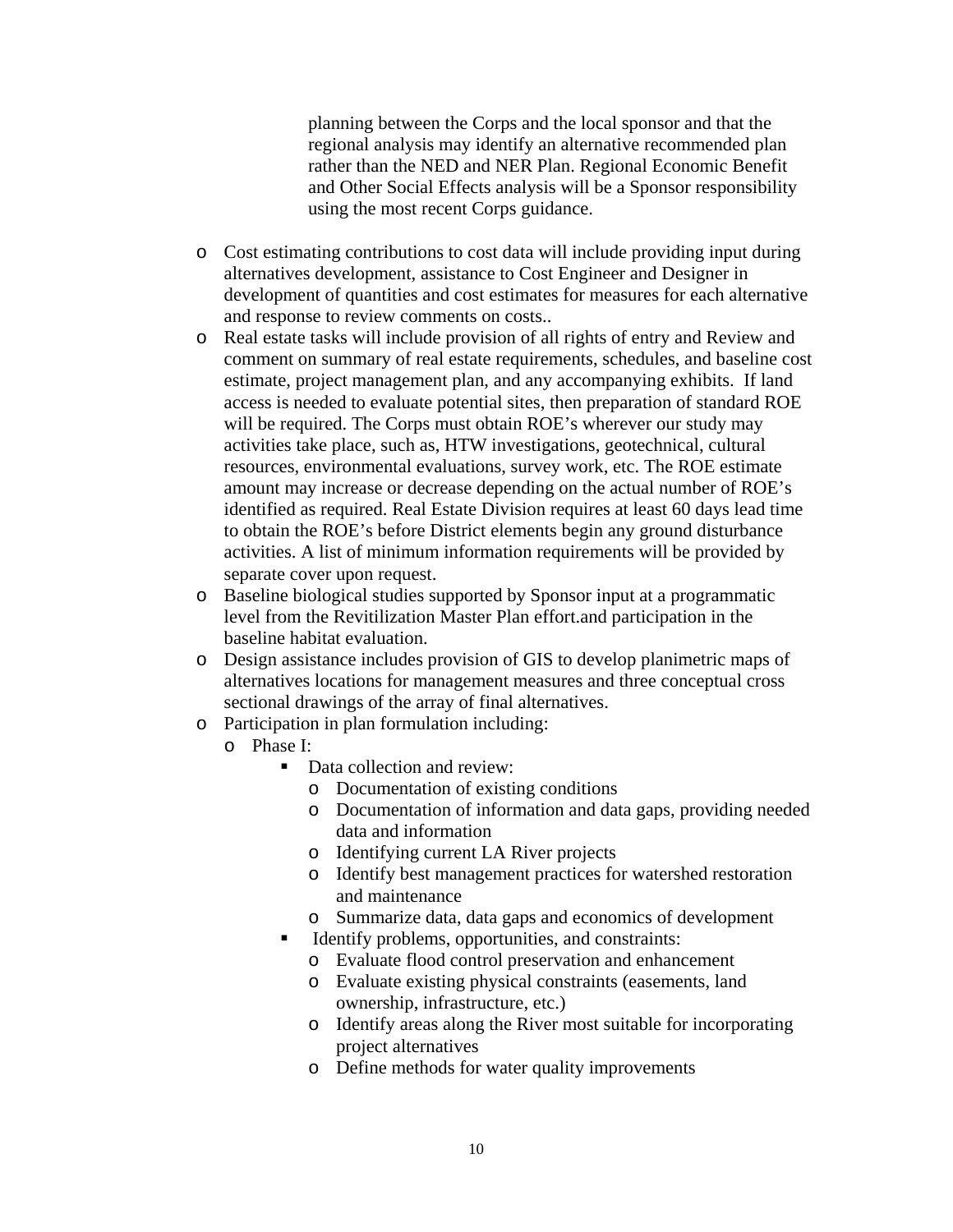- o Review and identify land ownership and zoning for proposed project alternatives
- Comprehensive LA River Master Plan Alternatives
	- o Develop diagrams and models shown in plan, section, perspective, and 3-D
	- o Identify wildlife habitat, water quality improvements for alternatives
	- o Support and coordinate with the Corps for hydraulic modeling of alternatives
	- o In coordination with the Corps, develop costs and economic model for each alternative
	- o Describe design requirements for each alternative
- Concept Urban Designs for Five Nodes
	- o Develop alternative urban design concepts for each of the five nodes
	- o Describe multi-benefits and include wildlife habitat elements, land uses, urban form, open space elements, development elements, water quality components, infrastructure requirements, zoning requirements, design requirements, social impacts, and community linkages.
	- o Support hydraulic models to be done by USACE, City of Los Angeles Bureau of Engineering , or others
	- o Develop schematic implementation costs, schedules and economic models of concept node designs and compare\
- Master Plan Report
	- o Document data collection, hydrology and hydraulics and flood control elements, wildlife habitat elements, watershed enhancements, water quality and infrastructure needs, economic development elements, document social impacts and community linkages, document an implementation schedule with a priority order for the realization of corridor master plan elements and river related development.
	- o Display the comprehensive river corridor master plan design, and the five river node designs
	- o Prepare and submit documents to support a master plan EIR with information applicable to a programmatic EIS.
- o Phase II:
	- Work with Corps PDT to assess the impacts of each alternative. Assist in presenting and displaying alternatives using the four criteria (completeness, effectiveness, efficiency, and acceptability) and the system of accounts including NER, NED, RED, EQ, and OSE.
	- Assess alternatives for locally preferred plan, if any.
	- Assist with revision of reports and coordination of all technical products.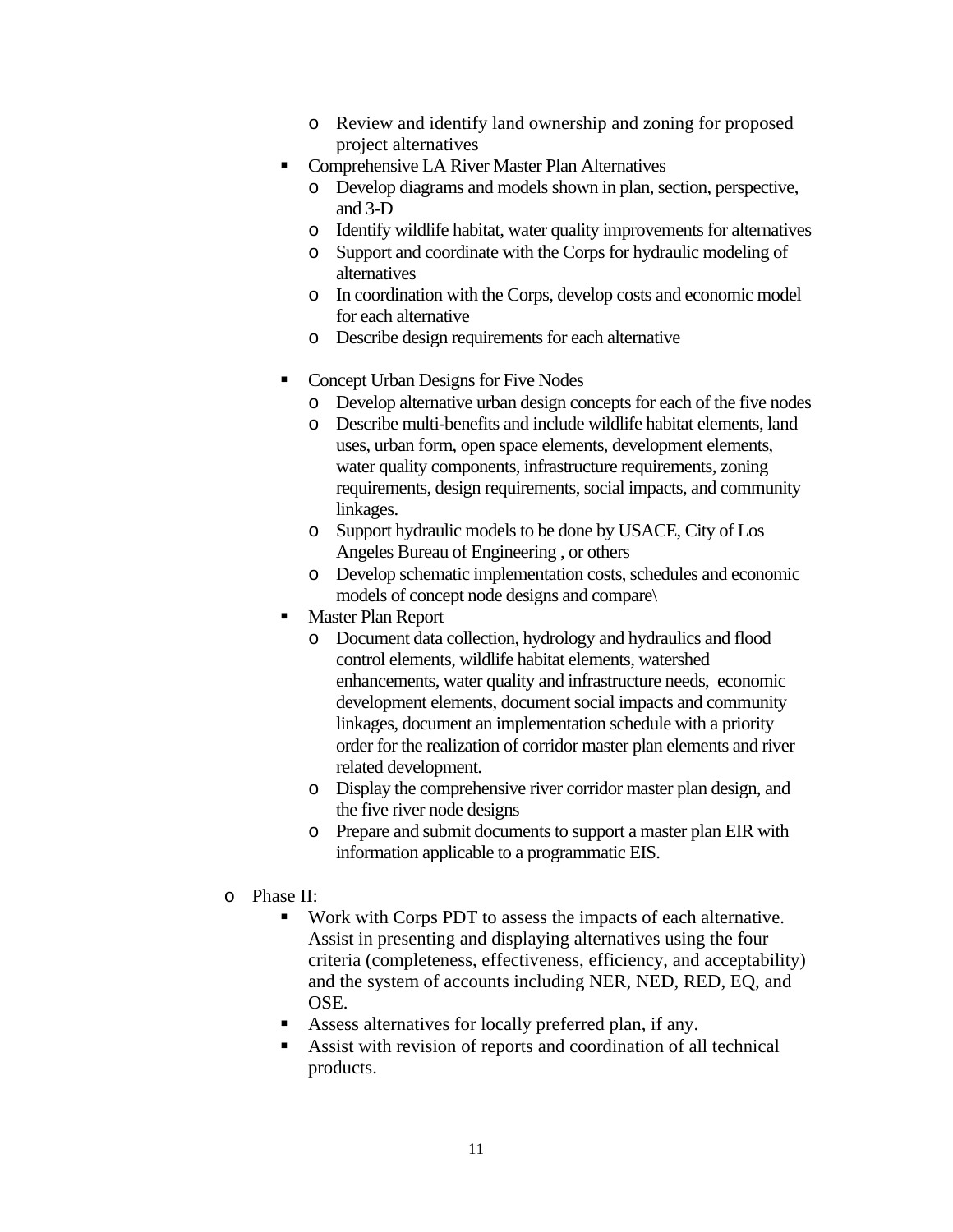- Assist in preparation of the final report. Reproduce and distribute final report documentation.
- o Hydrologic and hydraulic analyzes such as water quality analysis, and geomorphic analysis.
	- Phase I:
		- o Research, collect and provide pertinent water quality information for LA River. Provide complete analysis of LA River water quality for inclusion in Corps feasibility report.
		- o In coordination with Corps H&H Engineers, provide Draft Water Quality Documentation for F3. Prepare the water quality documentation to include the results of the baseline analyses for development of project alternatives.
	- Phase II:
		- o Support Hydrology & Hydraulics, Economics, and Environmental Efforts. This includes constructed wetland alternatives and other restoration alternatives.
		- o Draft Water Quality Documentation for F4 milestone. Prepare the water quality documentation to include the results of the alternative analyses.
		- o Conduct Water Quality Modeling. Should water quality modeling become necessary, a Corps approved water quality model will be used to simulate water quality conditions for each selected wetland alternative(s) and to document results for inclusion in the feasibility report.
		- o Draft Water Quality Documentation for F4A milestone. Attend F4A milestone meeting. Revise documentation to reflect comments.
		- o Refine Recommended Alternative. Update and finalize the water quality analysis for the recommended alternative.
		- o Draft Water Quality Documentation for F5 milestone. Amend the water quality documentation to include revisions to the recommended alternative.
		- o Address comments and incorporate as necessary into Water Quality documentation.
		- o Final Water Quality Documentation. Incorporate comments and prepare final water quality documentation presenting the results for Existing Conditions and for each of the alternatives evaluated in the feasibility phase. The water quality documentation will be included in a Water Quality Appendix to the main report.
		- o Coordination. Attend meetings, conferences, and coordinate as required and assist in plan formulation.
		- o Technical Reviews. Review comments and attend review conference. Address review comments and prepare final appendix. File study material.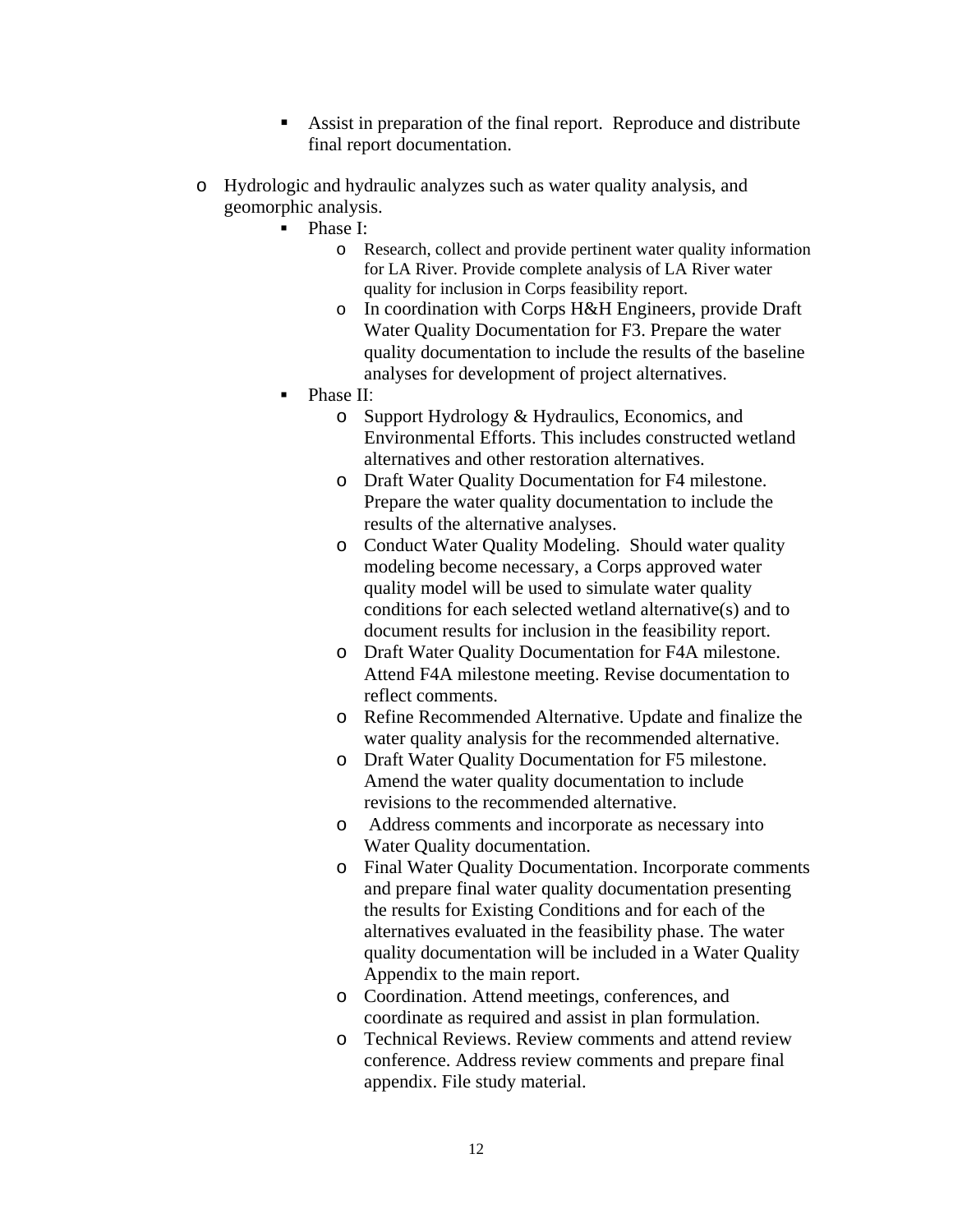All in-kind work products will undergo review by the PDT for a determination of adequacy; products will ultimately undergo DQC. Hydrology, hydraulic and geotechnical engineering products will undergo IEPR (described later in this Review Plan).

# **3. AGENCY TECHNICAL REVIEW PLAN**

The District is responsible for ensuring adequate technical review of decision documents. The responsible PDT District of this decision document is the Los Angeles District. The PDT members and their area of expertise are shown in table 1. Operations and construction are consulted frequently, although they are not formal team members. PDT members from construction and operations will be added once there are identified and fully described measures, which will be appropriate during the detailed analysis of the final array.

| <b>First</b> | Last          | <b>Discipline</b>                | <b>Phone</b> | Email                              |
|--------------|---------------|----------------------------------|--------------|------------------------------------|
| Greg         | Dombrosky     | Geotech                          | 213-452-3592 | Gregory.a.dombrosky@usace.army.mil |
| Kerry        | Casey         | Hydrology                        | 213-452-3574 | Kerry.t.casey@usace.army.mil       |
| <b>Steve</b> | Dibble        | Archaeology                      | 213-425-3849 | Steven.d.dibble@usace.army.mil     |
| Darrell      | <b>Buxton</b> | Project Manager                  | 213-452-4007 | Darrell.w.buxton@usace.army.mil    |
| Kathleen     | Bergmann      | <b>Plan Formulation</b>          | 602-640-2003 | Kathleen.m.bergamnn@usace.army.mil |
| Nate         | Govan         | <b>Cost Estimating</b>           | 213-452-3739 | Nathaniel.govan@usace.army.mil     |
| Erin         | Hardison      | <b>Environmental Coordinator</b> | 213-452-3864 | Erin.l.hardison@usace.army.mil     |
| Jeff         | Devine        | Geotech                          | 213-452-3579 | Jeffrey.d.devine@usace.army.mil    |
| Mike         | Hallisy       | Economics                        | 213-452-3815 | Michael.j.hallisy@usace.army.mil   |
| Kerry        | Casey         | Hydraulics                       | 213-452-3574 | Kerry.t.casey@usace.army.mil       |
| Pete         | Garcia        | <b>Asset Management</b>          | 213-452-3131 | Pete.n.garcia@usace.army.mil       |
| Juan         | Urena         | Design                           | 213-452-3637 | Juan.m.urena@usace.army.mil        |

**Table 1. Project Delivery Team Members** 

A. General. The PCX is responsible for conducting the ATR review and will nominate review team members. An ATR Manager from outside of SPD will be designated to lead the ATR process. The proposed scope of work for the ATR Process is provided in Enclosure C. In general, the ATR Manager is responsible for providing information necessary for setting up the review, communicating with the Team Leader, providing a summary of critical review comments, collecting grammatical and editorial comments from the ATR team (ATRT), ensuring that the ATRT has adequate funding to perform the review, facilitating the resolution of the comments, and certifying that the ATR has been conducted and resolved in accordance with policy.

**B.** Team. The ATRT will be comprised of individuals that have not been involved in the development of the decision document and will be chosen based on expertise, experience, and/or skills. It is requested that the ECO-PCX nominate the team members. The members will roughly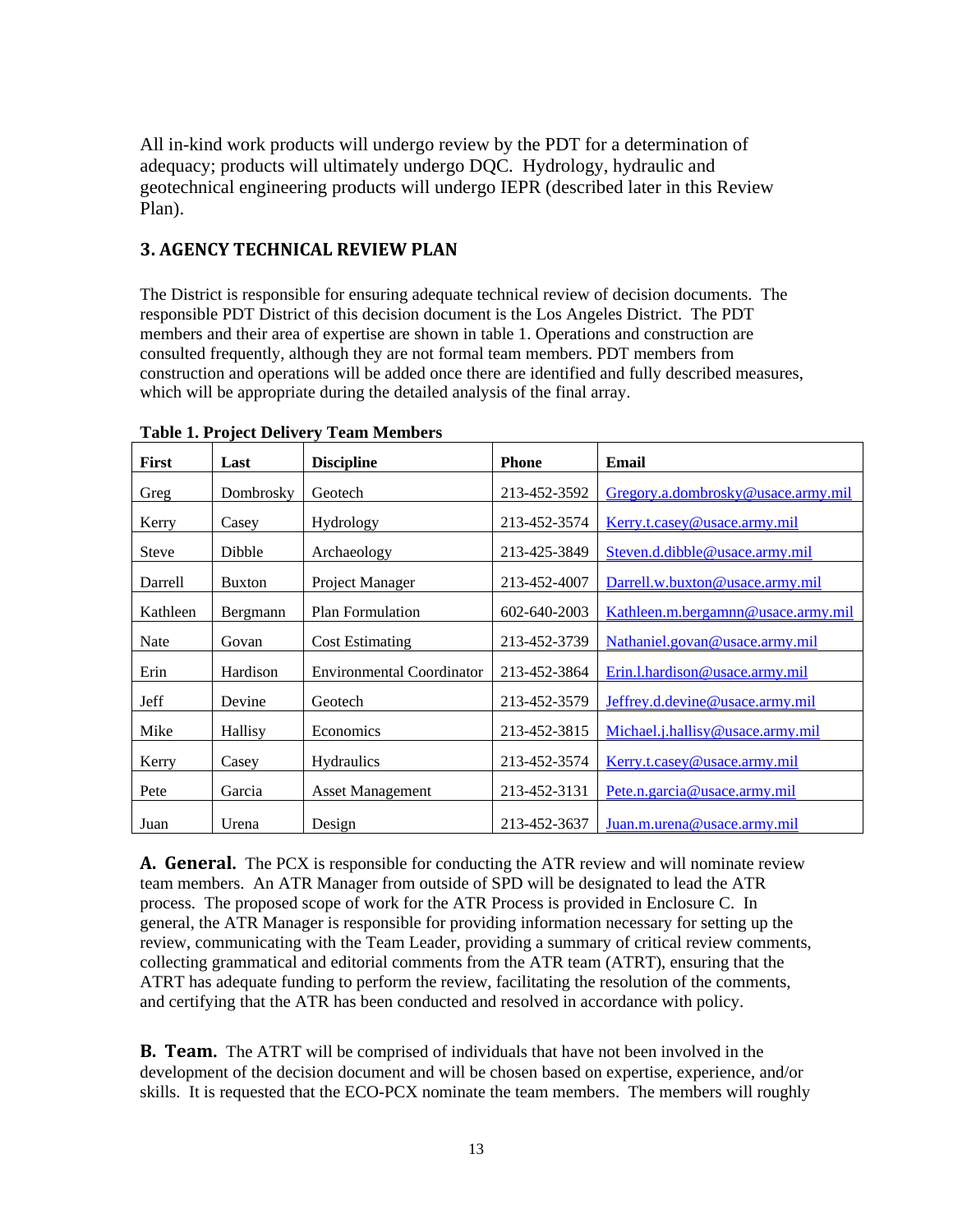mirror the composition of the PDT. The ATRT members and their areas of expertise are shown in table 2. The cost engineering team member nomination will be coordinated with the NWW Cost Estimating Directory of Expertise as required. ATRT members from construction and operations will be added once there are identified and fully described measures.

| <b>First</b> | Last | <b>Discipline</b>            | <b>Phone</b> | <b>Email</b>           |
|--------------|------|------------------------------|--------------|------------------------|
| TBD          |      | ATR Manager/plan formulation |              | <u>@usace.army.mil</u> |
| <b>TBD</b>   |      | Civil design                 |              | @usace.army.mil        |
| TBD          |      | Biology/NEPA                 |              | @usace.army.mil        |
| <b>TBD</b>   |      | Hydraulics/hydrology         |              | <u>@usace.army.mil</u> |
| TBD          |      | Socio-economics              |              | @usace.army.mil        |
| <b>TBD</b>   |      | Cost engineering $1$         |              | @usace.army.mil        |
| <b>TBD</b>   |      | Real estate/Lands            |              | @usace.army.mil        |
| <b>TBD</b>   |      | Cultural resources           |              | @usace.army.mil        |
| TBD          |      | Geotechnical engineering     |              | @usace.army.mil        |

 **Table 2. ATR Team Members** 

<sup>1</sup> The cost engineering team member nomination will be coordinated with the NWW Cost Estimating Directory of Expertise as required. The Directory will decide if the cost estimate will need to be reviewed by Directory Staff.

**C. Required ATR Team Expertise.** The Agency Technical Review Team (ATRT) will be comprised of individuals that have not been involved in the development of the decision document and will be chosen based on expertise, experience, and/or skills. The members will roughly mirror the composition of the PDT and, wherever possible, reside outside of the South Pacific Division region. It is anticipated that the team will consist of approximately ten reviewers. The ATRT Lead will be outside the home MSC as required by EC 1165-2-209. The ATRT members will be identified at the time the review is conducted and will be presented in Attachment 1.

| Discipline                          | <b>Experience Needed for Review</b>                                                                                                   |
|-------------------------------------|---------------------------------------------------------------------------------------------------------------------------------------|
| <b>ATR Manager/Plan Formulation</b> | Plan formulation for ecosystem restoration projects, familiarity with<br>the "Planning Guidance Notebook" (ER-1105-100) and the Water |
|                                     | Resources Council's Principals and Guidelines.                                                                                        |
|                                     | Integration of environmental evaluation and compliance                                                                                |
|                                     | requirements pursuant to the "Procedures for Implementing NEPA"                                                                       |
| <b>Environmental Resources</b>      | (ER 200-2-2), national environmental statutes, applicable executive                                                                   |
|                                     | orders, and other Federal planning requirements, into the planning of                                                                 |
|                                     | Civil Works projects.                                                                                                                 |
|                                     | Biologist familiar with non-native and native Southern California                                                                     |
|                                     | species, wetland restoration, arid regions riverine ecosystems, and                                                                   |
| <b>Biologist</b>                    | riparian environments, ecosystem water quality requirements, and                                                                      |
|                                     | habitat modeling. Team member should also have experience with                                                                        |
|                                     | water quality as it relates to ecosystem needs.                                                                                       |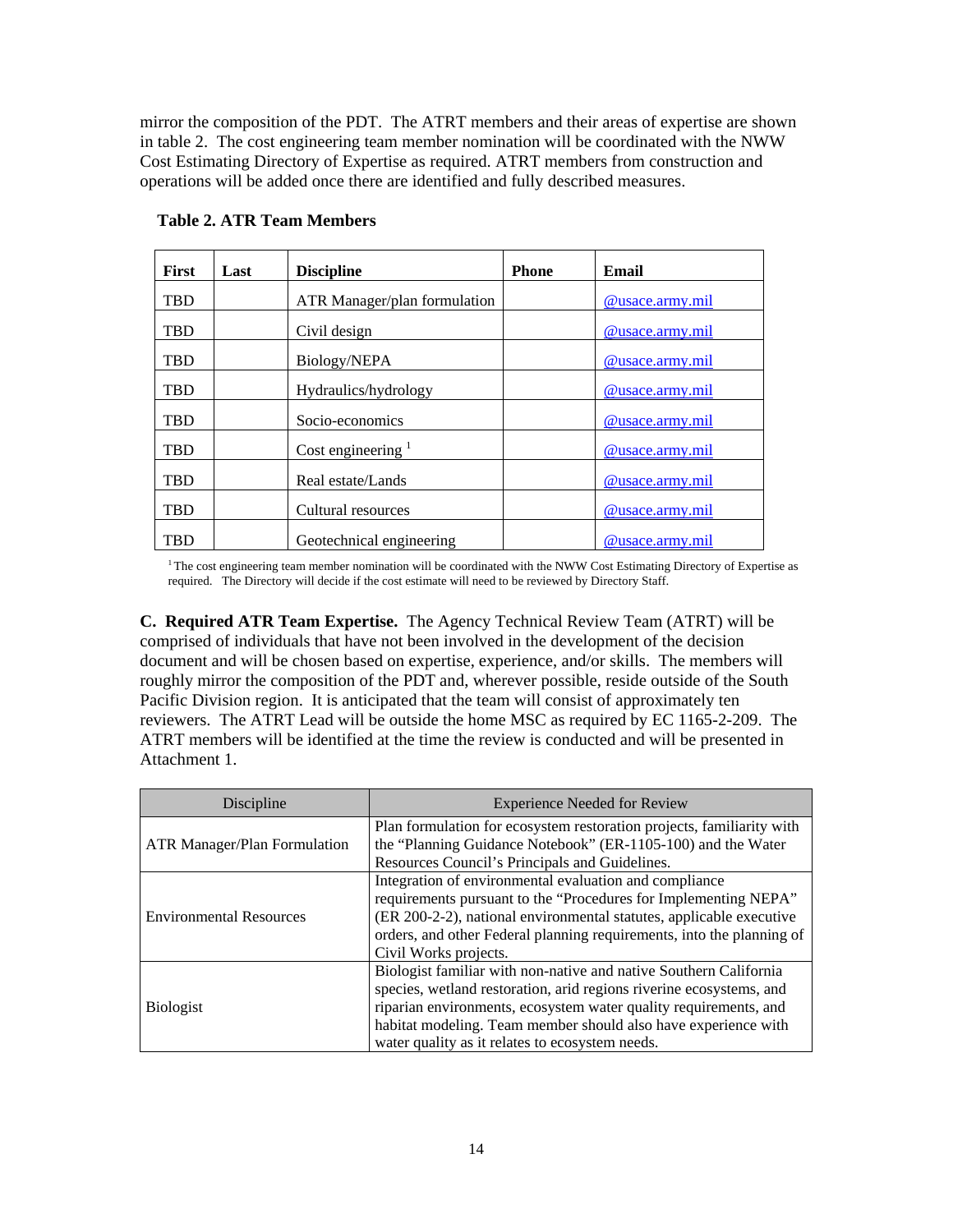| Discipline                    | <b>Experience Needed for Review</b>                                                                                                                                                                                                                                                                                                                                                  |
|-------------------------------|--------------------------------------------------------------------------------------------------------------------------------------------------------------------------------------------------------------------------------------------------------------------------------------------------------------------------------------------------------------------------------------|
| <b>Cultural Resources</b>     | Archaeologist familiar with records searches, cultural resource<br>survey methodology, area of potential effects, Section 106 of the<br>National Historic Preservation Act, and state and Federal<br>laws/executive orders pertaining to American Indian Tribes.                                                                                                                     |
| Hydrology and Hydraulics      | Hydrologist or hydraulic engineer proficient with river and lake<br>hydraulics, and associated one dimensional models, hydrologic<br>statistics, sediment transport analysis, risk and uncertainty analysis,<br>and a number of other closely associated technical subjects as these<br>relate to ecosystem restoration features such as geomorphology and<br>groundwater hydrology. |
| Geotechnical Engineering      | Geotechnical engineer familiar with sampling and laboratory testing,<br>embankment stability and seepage analyses, planning analysis, and a<br>number of other closely associated technical subjects.                                                                                                                                                                                |
| Economics                     | Analysis of demographics, land use, recreation analysis, use of<br>IMPLAN model to address regional economic development<br>associated with a project; discussion of other social effects (OSE)<br>associated with ecosystem restoration, and well as OSE benefits;<br>economic justification of projects in accordance with current<br>USACE policy.                                |
| Civil Design                  | Civil engineer with experience in designing grading plans and<br>ecosystem restoration features.,                                                                                                                                                                                                                                                                                    |
| Cost Engineering <sup>1</sup> | Cost estimating specialist competent in cost estimating for both<br>construction and ecosystem restoration using MCACES/Mii;<br>working knowledge of construction and environmental restoration;<br>capable of making professional determinations based on experience.                                                                                                               |
| Real Estate/Lands             | Real estate specialist familiar with real estate valuation, gross<br>appraisal, utility relocations, takings and partial takings as needed for<br>implementation of Civil Works projects.                                                                                                                                                                                            |

| implementation of Civil Works projects.<br>
<sup>1</sup>Coordination with the USACE Cost Engineering Directory of Expertise (DX) located in the Walla Walla District will be conducted as required by CECW-EC memo dated 10 Sep 2007 and CECW-CP memo dated 19 Sep 2007.

**D. Timing and Schedule.** This feasibility study began in 2006. Past reviews were conducted in accordance with the SPD Quality Management Plan. The Technical Review for the existing conditions/without-project conditions milestone was performed by the Corps San Francisco District in September 2007. The next Technical Review will be performed for the future withoutproject conditions milestone. Additional policy review will occur in conjunction with completion of the remainder of the feasibility phase milestones and if necessary, in the form of an In Progress Review.

**E. ATR Schedule and Cost.** This feasibility study began in 2006. Past reviews were conducted in accordance with the South Pacific Division (SPD) Quality Management Plan. The Internal Technical Review for the existing conditions/future without-project conditions milestone (FSM) was performed by the USACE San Francisco District SPN in November 2007. The next ATR will be performed for the SPD F4 Feasibility Review Conference milestone. Additional policy review will occur in conjunction with completion of the remainder of the feasibility phase milestones and if necessary, in the form of an In Progress Review. ATR cost through the F8 Milestone is estimated at \$268,000.The ATR process for this document followed the timeline below.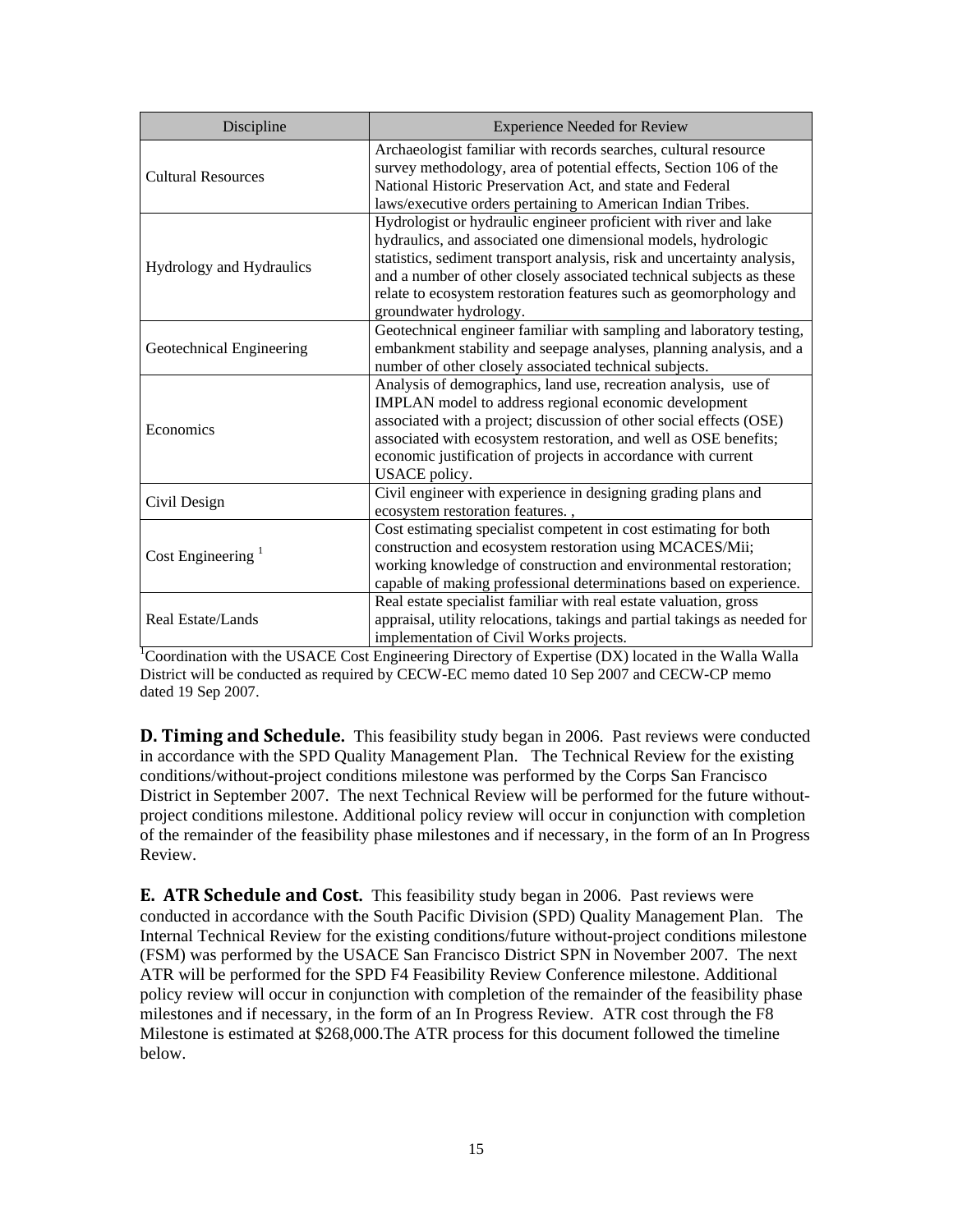|                                                                      | <b>ATR Team</b>    | Scheduled/Actual |
|----------------------------------------------------------------------|--------------------|------------------|
| <b>Review Milestone</b>                                              | <b>Involvement</b> | Date             |
| SPD Planning Milestone F1                                            |                    | August 2006      |
| ATR of Draft F3 Report                                               | $\mathbf{X}$       | September 2007   |
| SPD Planning Milestone F3/Feasibility<br><b>Scoping Meeting</b>      | $\mathbf{X}$       | November 2007    |
| ATR of Draft F4 Report                                               | $\mathbf{X}$       | Mar 2010         |
| SPD Planning Milestone F4A/Alternative<br>Formulation Briefing (AFB) | $\mathbf{X}$       | TBD - Jun 2010   |
| AFB Policy Memo Issued                                               |                    | <b>TBD</b>       |
| ATR of Draft Report                                                  | $\mathbf{X}$       | <b>TBD</b>       |
| <b>IEPR</b>                                                          |                    | <b>TBD</b>       |
| In Progress Review (IPR)                                             | $\mathbf{X}$       | <b>TBD</b>       |
| Public Review of Draft Report                                        |                    | <b>TBD</b>       |
| Civil Works Review Board (CWRB)                                      | $\mathbf{X}$       | <b>TBD</b>       |
| State and Agency Review of Draft<br>Report                           |                    | <b>TBD</b>       |
| <b>ATR</b> of Final Report                                           | X                  | <b>TBD</b>       |
| Final Report Submission                                              |                    | <b>TBD</b>       |

#### **4. INDEPENDENT EXTERNAL PEER REVIEW PLAN**

**A. General.** This decision document will present the details of a feasibility study undertaken to solve a water resource problem as described in Section II. A Type I IEPR will be conducted for the following reasons:

- (1) Cost The total project cost is estimated to exceed \$45 Million. Estimated implementation cost: \$65 - \$100 million.
- (2) Environmental Impact Statement The study will produce an integrated document containing an EIS.

Type II IEPR (SAR) will become a part of the Review Plan schedule and documented if the study produces a plan requiring it, and if the plan if authorized and funded by Congress. Type II IEPR will use reviewers will similar areas of expertise and include a construction management expert. Teams are assembled for IEPR by the PCX. IEPR is currently estimated to cost \$250,000. IEPR is a project cost, however the IEPR panel review is currently 100% federally funded. In-house costs associated with obtaining the IEPR panel contract as well as responding to IEPR comments will be cost shared expenses.

**B. Type I IEPR Method**. The Type I IEPR will focus on the formulation of the restoration plan and will address river restoration principles, groundwater recharge, hydraulics and hydrology analysis pertaining to bank stabilization and ecology. Economic analysis will include Regional Economic Benefits and Other Social Effects of the Plan for benefit analysis. Safety will be considered in maintenance of the current flood protection and avoidance of increased damages. Engineering will be used to develop a more sustainable ecosystem within the river corridor and may, for example, include diversions to reduce flood peaks allowing for more sustainable riparian areas. The review panel will be nominated by the ECO-PCX and composed of individuals with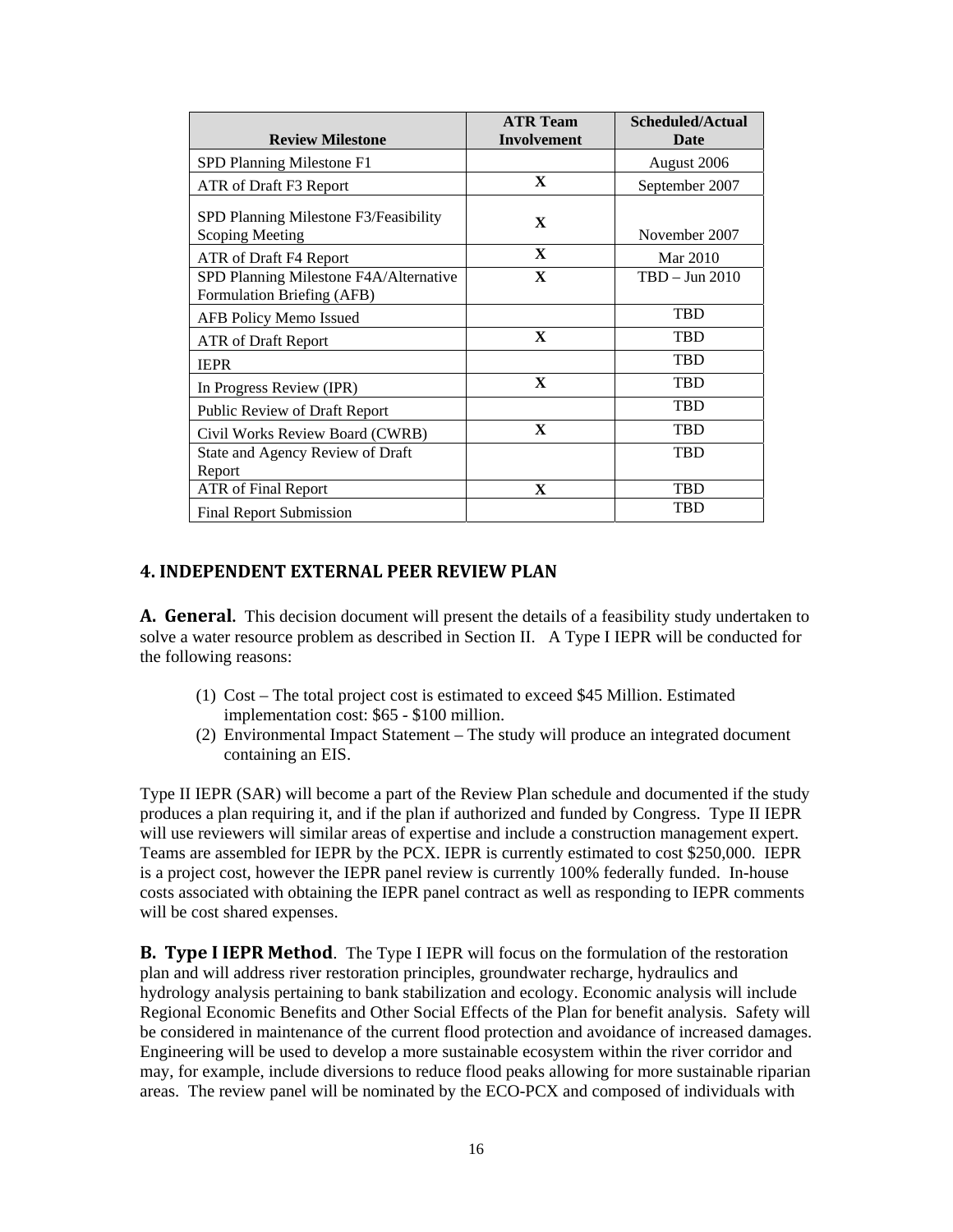expertise in arid region riverine systems ecology, groundwater recharge, geotechnical engineering, hydraulic and hydrology modeling, and effluent water supply.  $\overline{O} \& M$  requirements should be understood and reviewed by at least one team member. The entire feasibility report with appendices will be provided to the IEPR team. It is not anticipated that the public, including scientific or professional societies, will be asked to nominate potential external peer reviewers. It is recommended that the panel conduct a site visit if possible.

| <b>First</b> | Last | <b>Discipline</b>                    | <b>Phone</b> | Email |
|--------------|------|--------------------------------------|--------------|-------|
| TBD          |      | Arid region riverine systems ecology |              |       |
| TBD          |      | Socio economics                      |              |       |
| TBD          |      | Groundwater hydrology & recharge     |              |       |
| TBD          |      | Hydrologic & hydraulic modeling      |              |       |
| <b>TBD</b>   |      | Effluent water supply                |              |       |
| TBD          |      | Geotechnical engineering             |              |       |

#### **TYPE I IEPR REVIEW TEAM**

The Type I IEPR will be conducted by an Outside Eligible Organization (OEO) and managed by the ECO-PCX. The ECO-PCX will follow the process established in EC 1165-2-209 in managing the Type I IEPR. Whenever feasible and appropriate, the office producing the document shall make the draft decision document available to the public for comment at the same time it is submitted for review (or during the review process) and sponsor a public meeting where oral presentations on scientific issues can be made to the reviewers by interested members of the public. An IEPR panel or OEO representative will participate in the CWRB.

**C. Type I IEPR Schedule and Cost.** The Type I IEPR will be conducted after ATR and concurrently with the public and agency review of the draft PIR. The Type I IEPR will be scheduled when the current PMP revisions and cost estimates are complete, estimated date of completion: June 2010. It is anticipated that the remainder of the feasibility will be completed within 24 months; therefore the following schedule is based on that timeframe. Cost for the Type I IEPR is estimated at a maximum of \$150,000. Following is the draft schedule for the Type I IEPR:

| <b>Task</b>                                                 | <b>Schedule</b>  |
|-------------------------------------------------------------|------------------|
| ECO-PCX Prepares Type I IEPR Scope of Work                  | <b>Fall 2010</b> |
| <b>Type I IEPR Contract Awarded</b>                         | Winter 2010      |
| Type I IEPR Review Initiated                                | Winter 2011      |
| Final Type I IEPR Report Submitted                          | Spring 2011      |
| <b>PDT Submits Clarifying Questions to Contractor</b>       | Spring 2011      |
| <b>Contractor Submits Responses to Clarifying Questions</b> | Spring 2011      |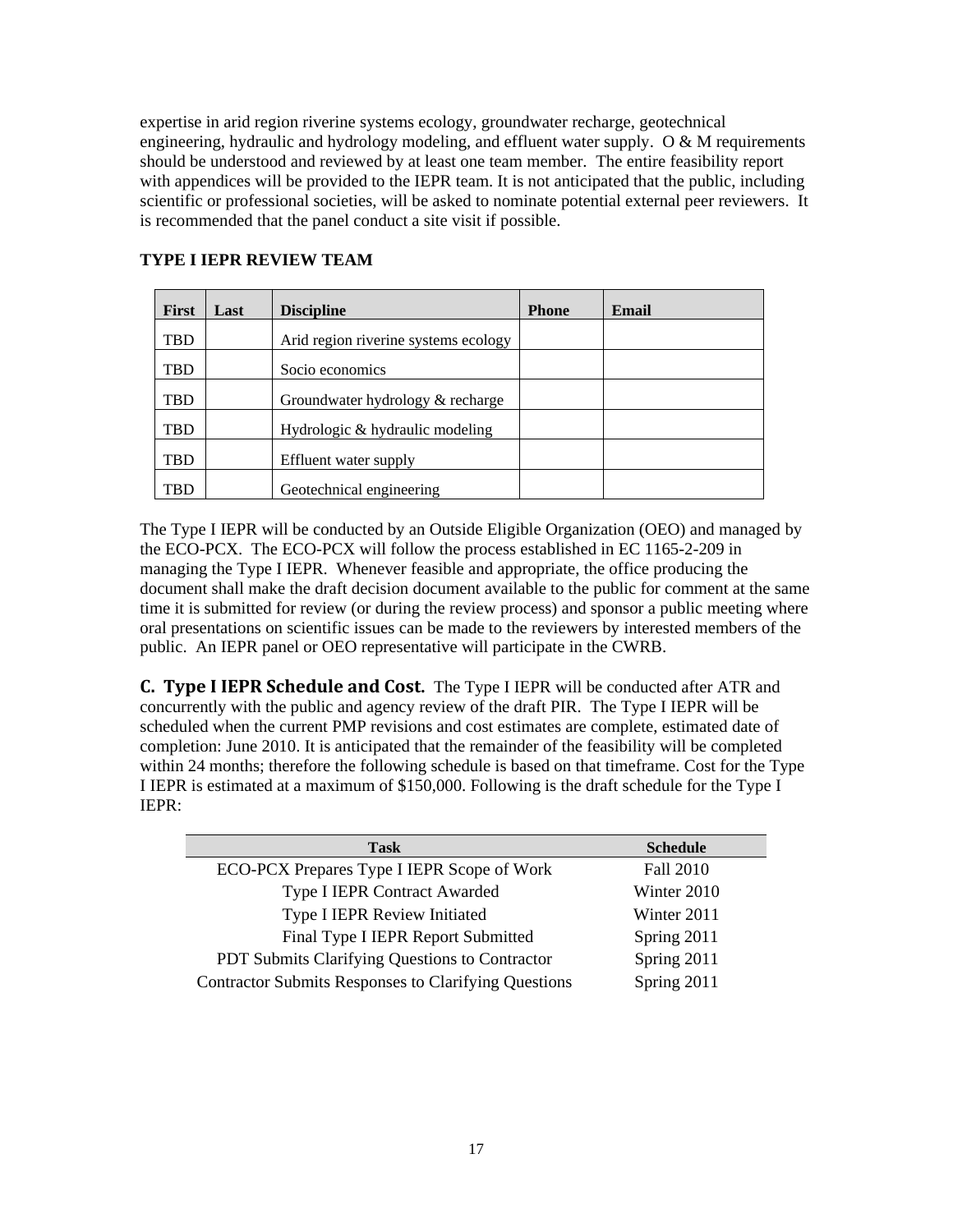**D. Products for Review.** Interim Corps and/or contractor products for all study products, phases, and disciplines will be provided before the draft report is released for public review. The full Type I IEPR panel will receive the entire Integrated Draft FR/EIS and all technical appendixes concurrent with public and agency review. The final report to be submitted by the IEPR panel must be submitted to the PDT within 60 days of the conclusion of public review. The Los Angeles District will draft a response to the Type I IEPR final report and process it through the vertical team for discussion at the Civil Works Review Board (CWRB). A Type I IEPR panel or OEO representative member will participate in the CWRB meeting, preferably in person. Following the CWRB, the Corps will issue final response to the Type I IEPR panel and notify the public.

**E. Documentation of IEPR.** DrChecks review software will be used to document Type I IEPR comments and aid in the preparation of the Review Report. Comments should address the adequacy and acceptability of the economic, engineering and environmental methods, models, and analyses used. Type I IEPR comments should generally include the same four key parts as described for ATR comments in Section 3.d. The OEO will be responsible for compiling and entering comments into DrChecks. The four key parts of a quality review comment will normally include:

- (1) The review concern identify the product's information deficiency or incorrect application of policy, guidance, or procedures;
- (2) The basis for the concern cite the appropriate law, policy, guidance, or procedure that has not be properly followed;
- (3) The significance of the concern indicate the importance of the concern with regard to its potential impact on the plan selection, recommended plan components, efficiency (cost), effectiveness (function/outputs), implementation responsibilities, safety, Federal interest, or public acceptability; and
- (4) The probable specific action needed to resolve the concern identify the action(s) that the reporting officers must take to resolve the concern.

In some situations, especially addressing incomplete or unclear information, comments may seek clarification in or to then assess whether further specific concerns may exist. The ATR documentation in DrChecks will include the text of each ATR concern, the PDT response, a brief summary of the pertinent points in any discussion, including any vertical coordination, and lastly the agreed upon resolution. The ATR team will prepare a Review Report which includes a summary of each unresolved issue; each unresolved issue will be raised to the vertical team for resolution.

The Type I IEPR team will prepare a Review Report that will accompany the publication of the final report for the project and shall:

- Disclose the names of the reviewers, their organizational affiliations, and include a short paragraph on both the credentials and relevant experiences of each reviewer;
- Include the charge to the reviewers;
- Describe the nature of their review and their findings and conclusions; and
- Include a verbatim copy of each reviewer's comments (either with or without specific attributions), or represent the views of the group as a whole, including any disparate and dissenting views.

To provide effective review, in terms of both usefulness of results and credibility, the review panels should be given the flexibility to bring important issues to the attention of decision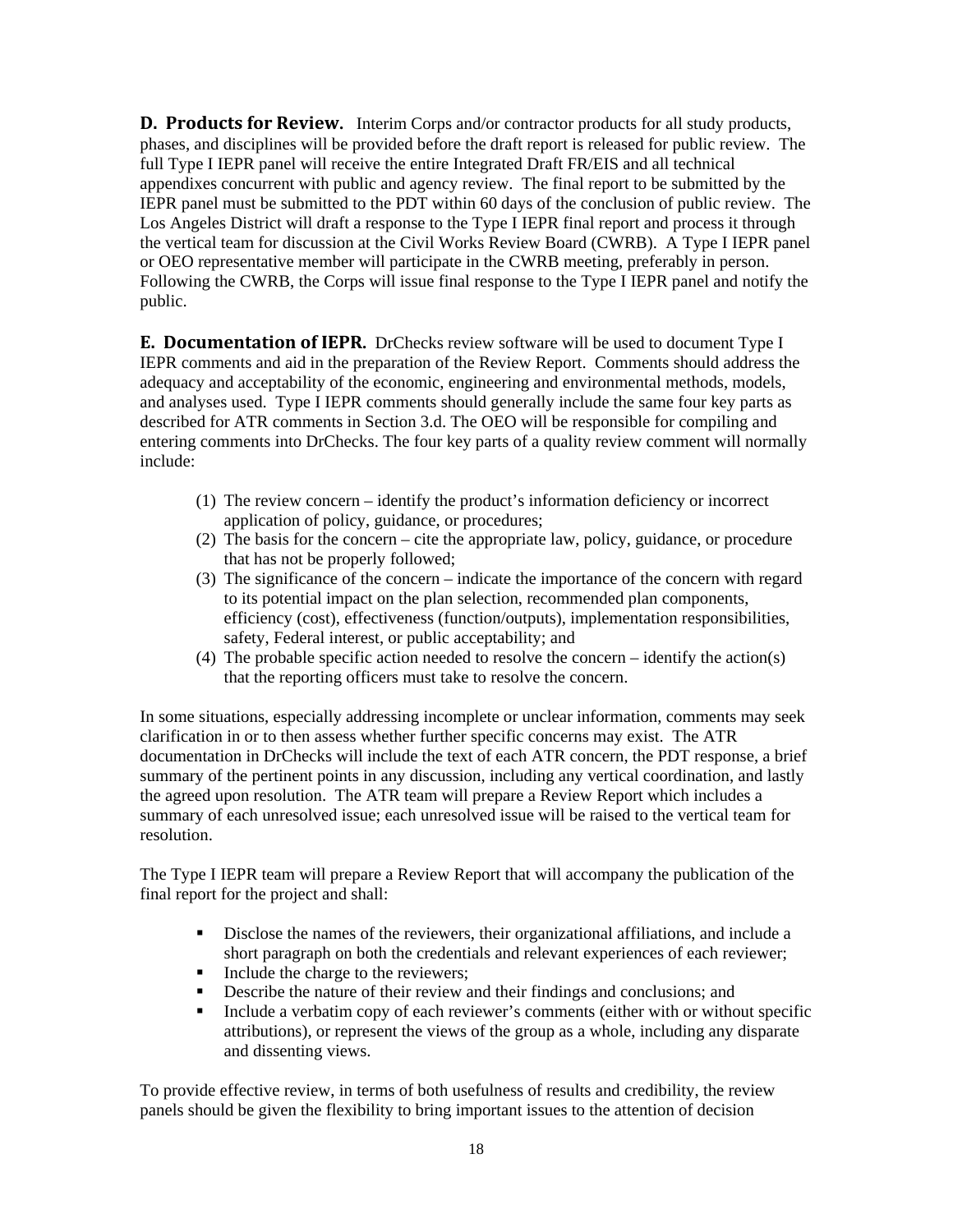makers; however, review panels should be instructed to not make a recommendation on whether a particular alternative should be implemented. IEPR panels will accomplish a concurrent review that covers the entire decision document and will address all the underlying engineering and economics work, not just one aspect of the study. Whenever feasible and appropriate, the office producing the document shall make the draft decision document available to the public for comment at the same time it is submitted for review (or during the review process) and sponsor a public meeting where oral presentations on scientific issues can be made to the reviewers by interested members of the public.

The final Review Report will be submitted by the Type I IEPR panel no later than 60 days following the close of the public comment period for the draft decision document. The report will be considered and documentation prepared on how issues were resolved or will be resolved by the District Commander before the district report is signed. This documentation will consist of a written memorandum explaining agreement or disagreement with the views expressed in the report, the actions undertaken or to be undertaken in response to the report, and the reasons those actions are believed to satisfy the key concerns stated in the report (if applicable). All of the materials related to the review will be included as an appendix to the decision document with a summary of the Review Report and USACE responses will be included as a part of the final decision document and made available to the publicwith the release of the Draft Report. The recommendations and responses will be presented to the CWRB by the District Commander with a Type I IEPR panel or OEO representative participating, preferable in person.

## **5. MODEL CERTIFICATION**

**A. General**. The use of certified or approved models for all planning activities is required by EC 1105-2-407. This policy is applicable to all planning models currently in use, models under development and new models. The Ecosystem Restoration PCX will be responsible for model certification/approval. The goal of certification/approval is to establish that planning products are theoretically sound, compliant with USACE policy, computationally accurate, and based on reasonable assumptions. The use of a certified or approved model does not constitute technical review of the planning product. Independent review of the selection and application of the model and the input data and results is still required through conduct of DQC, ATR, and, if appropriate, IEPR. Independent review is applicable to all models, not just planning models. Both the planning models (including the certification/approval status of each model) and engineering models used in the development of the decision document are described below.

**B.** Models. Most of the models to be employed in the study have either been developed by or for the USACE. Modeling will be done by USACE or through USACE A/E contracts. The non-Federal Sponsor may provide data as part of in kind services but will not be providing any modeling.

(1) Engineering Computational Models:

 **Micro-Computer Aided Cost Estimating System (MCACES) Second Generation (MII) (Certified)**: This is a cost estimating model that was developed by Building Systems Design Inc. The Army Corps of Engineers began using this model in 1989.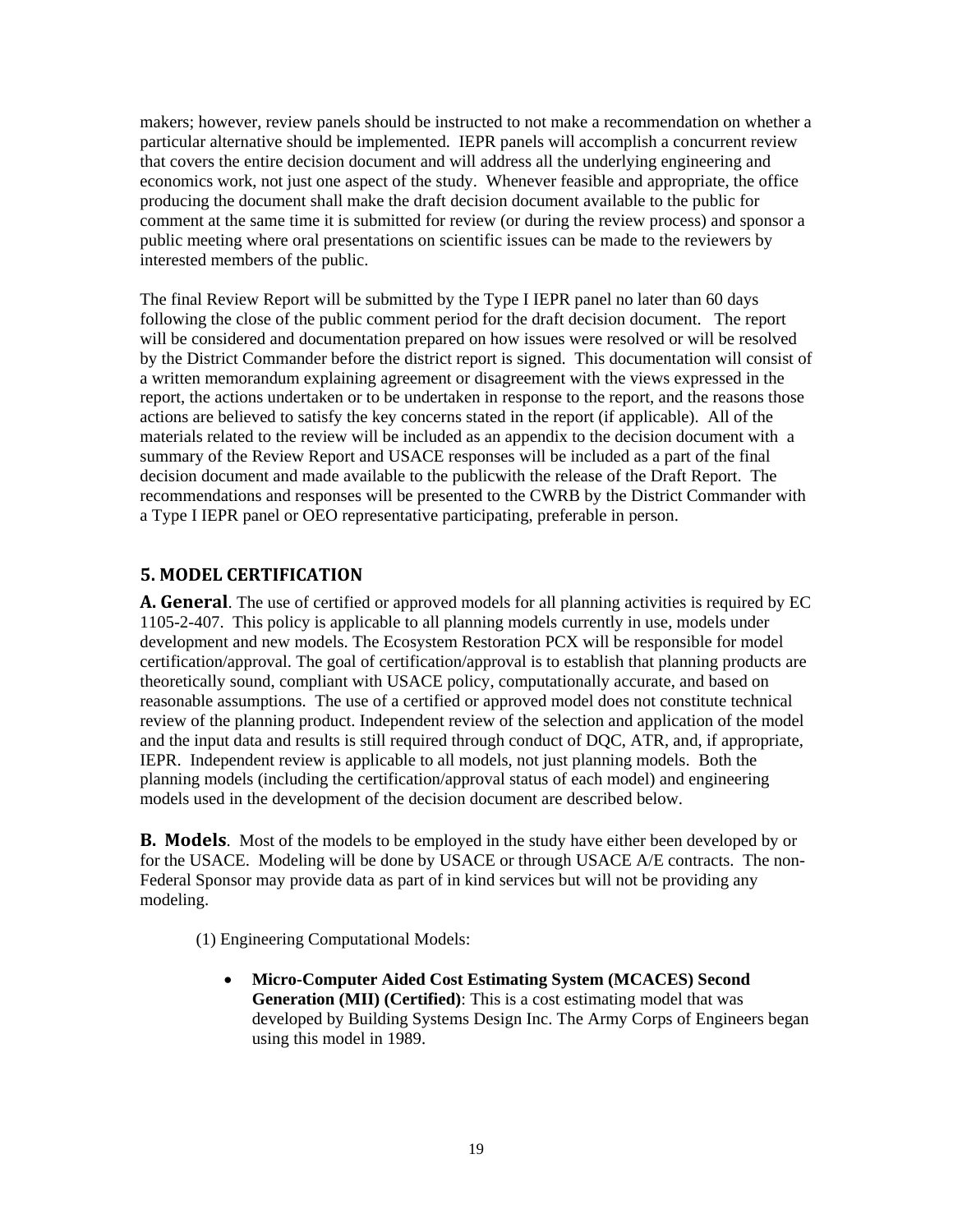- **HEC-FDA (Certified)**: This model, developed by the Corps' Hydrological Engineering Center, will assist the PDT in applying risk analysis methods for flood damage reduction studies as required by EM 1110-2-1419. This program:
	- o Provides a repository for both the economic and hydrologic data required for the analysis
	- o Provides the tools needed to understand the results
	- o Calculates the Expected Annual Damages and the Equivalent Annual Damages Computes the Annual Exceedance Probability and the Conditional Non-Exceedance
	- o Probability
	- o Implements the risk-based analysis procedures contained in EM 1110-2- 1619
- **Hydrologic Engineering Centers River Analysis System (HEC-RAS, Certified)**: The function of this model is to complete one-dimensional hydraulic calculations for a full network of natural and man-made channels. HEC-RAS major capabilities are:
	- o User interface
	- o Hydraulic Analysis
	- o Data storage and Management
	- o Graphics and reporting
- **UTEXAS (Certification Not Required)**: Slope stability model developed by the University of Texas at Autstin used to analyze factors of safety and the critical failure surfaces for levees, earth dams, natural slopes at risk for mass wasting. This is a commercial software, and Corps certification is not required.
- **EQFAULT (Certification Not Required)**: This model is used to determine the estimated peak of acceleration using three-dimensional faults as earthquake sources. This earthquake fault selector software does not require Corps certification.
- gINT (Certification Not Required): gINT is a borehole/boring and well logging software that does not require Corps certification.
- **Groundwater Modeling System (GMS, Certification Not Required)**: This model is a groundwater hydrogeology software used to build and simulate groundwater models. This program is licensed by DoD, therefore Corps certification is not required.

(2)Ecosystem Output Models

 **Habitat Evaluation (Requires Certification)**: Northwest Habitat Institute has developed an ecosystem based framework known as the Habitat (HAB) Accounting and Appraisal methodology. This approach involves a triad assessment of habitat, species, and functions (O'Neil et al., 2005), and can provide assessments at multiple scales. The HAB method can be used to determine habitat units (HUs) similar to those expressed in Habitat Evaluation Procedure's (HEP) using a habitat quality index. Elements of HEP and HAB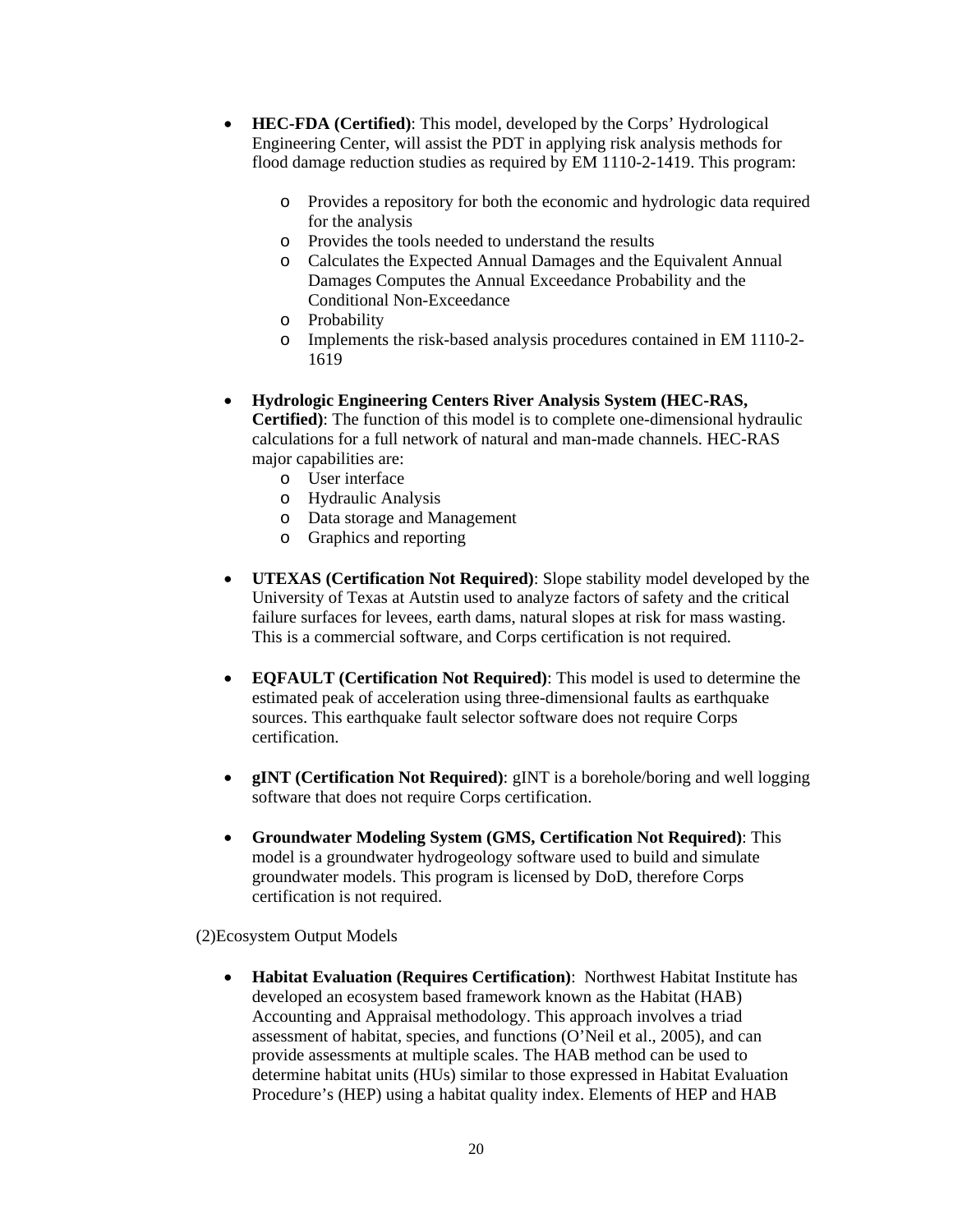were combined under Combined Habitat Assessment Protocols (CHAP) to determine project HUs. Habitat Units (HUs) are the currency often used by the US Army Corp of Engineers (USACOE) to rate and compare the value of one project to another. This is a non-Corps model, which the Los Angeles District is considering applying regionally and will require approval and certification. Certification of this model is being sought in FY 2010 and costs of certification are expected to be shared between the Big Bear Lake Ecosystem Restoration Study, Los Angeles River Headworks Restoration, and Aliso Creek Restoration Study.

#### (3) Economics Models:

 **IWR-Planning Suite (Certified):** This software assists with the formulation and comparison of alternative plans. While IWR-PLAN was initially developed to assist with environmental restoration and watershed planning studies, the program can be useful in planning studies addressing a wide variety of problems. IWR-PLAN can assist with plan formulation by combining solutions to planning problems and calculating the additive effects of each combination, or "plan." IWR-PLAN can assist with plan comparison by conducting cost effectiveness and incremental cost analyses, identifying the plans which are the best financial investments and displaying the effects of each on a range of decision variables.

**C. Model Certification/Approval Schedule and Cost**. The USACE Planning Models Improvement Program (PMIP) was established in 2003 to assess the state of planning models in the USACE and to make recommendations to assure that high quality methods and tools are available to enable informed decisions on investments in the Nation's water resources infrastructure and natural environment. The main objective of the PMIP is to carry out "a process to review, improve and validate analytical tools and models for USACE Civil Works business programs." In carrying out this initiative, a PMIP Task Force was established to examine planning model issues, assess the state of planning models in the Corps, and develop recommendations on improvements to planning models and related analytical tools. For the purposes of this document, planning models are defined as any models and analytical tools that planners use to define water resources management problems and opportunities, to formulate potential alternatives to address the problems and take advantage of the opportunities, to evaluate potential effects of alternatives and to support decision-making. It includes all models used for planning, regardless of their scope or source, as specified in the following sub-paragraphs. This Circular does not cover engineering models used in planning which will be certified under a separate process to be established under SET.

The majority of the computational models to be employed in the Los Angeles River Ecosystem Restoration Feasibility Study have either been developed by or for the USACE. Model certification and approval for all identified planning models will be coordinated through the PCX as needed. The CHAP accounting method is not certified and is estimated to cost \$125,000 for certification. Project schedules and resources will be adjusted to address this process for certification and PCX coordination. This is the only model identified for this study potentially subject to the certification requirements.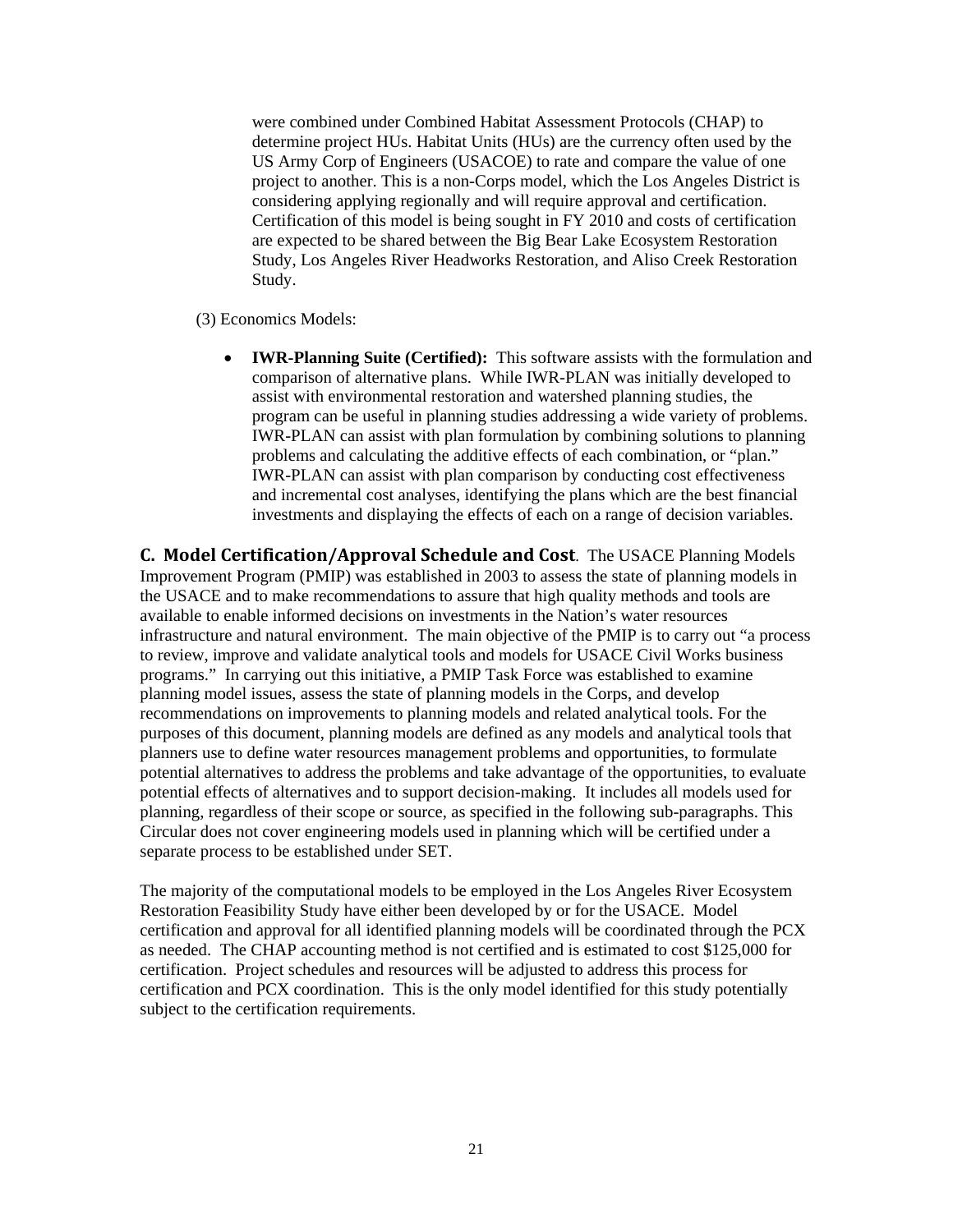#### **6. PUBLIC AND AGENCY REVIEW**

A. Release of the draft document for public review will occur after issuance of the AFB policy guidance memo and concurrence by HQUSACE. Whenever feasible and appropriate, the District will make the draft decision document available to the public for comment at the same time it is submitted for review (or during the review process) and sponsor a public meeting where oral presentations on scientific issues can be made to the reviewers by interested members of the public. ATR and IEPR reviewers will be provided with all public comments.

B. Public review of this document will begin approximately one month after the completion of the ATR process and issuance of the HQUSACE policy guidance memo. The estimated time frame for this review is Summer 2011. The period will last 30 days. There may be possible coordinating parties' regarding this project but no specific issues have been raised to date.

C. The public review of necessary State or Federal permits will also take place during this period.

D. A formal State and Agency review will occur after the release of the final report is approved by the Civil Works Review Board. However, intensive coordination with these agencies will occur concurrently with the planning process. There may be possible coordinating parties' regarding this project but no specific issues have been raised to date.

E. Upon completion of the review period, comments will be consolidated in a matrix and addressed, if needed. A summary of the comments and resolutions will be included in the document.

F. The Review Plan will be posted as required by EC 1165-2-209 by the PCX, MSC and HQ. the MSC website will provide a link from the agenda reviews to study and project documents made public pursuant t0 EC 1165-2-209.

## **7. PUBLIC PARTICIPATION**

The public will be invited to comment directly to the PDT through public scoping meetings and public review periods programmed into the feasibility schedule. Documents for review will be made available on the Los Angeles District public web page *http://www.spl.usace.army.mi/*.

Significant and relevant public comments from the NEPA workshops and public scoping meeting(s) will be made available to the ATR team to ensure that public comments have been considered in the development of the draft and final FR/EIS. However, the draft FR/EIS will be independently reviewed prior to the conclusion of the public comment period, and, therefore, these comments will not be available to the ATR members. In the event that the final FR/EIS is significantly revised from the draft, another ATR will be scheduled and public comments on the draft will be available to the reviewers.

The vertical team and designated PCX shall determine if Peer Reviewers will be nominated by the public, including scientific or professional societies and the public will have opportunities to review the Integrated Feasibility Report/EIS as required by the NEPA compliance process. If additional project purposes are identified at a later date, the District will initiate coordination with the vertical team and PCX and the decision for EPR will be made at that time.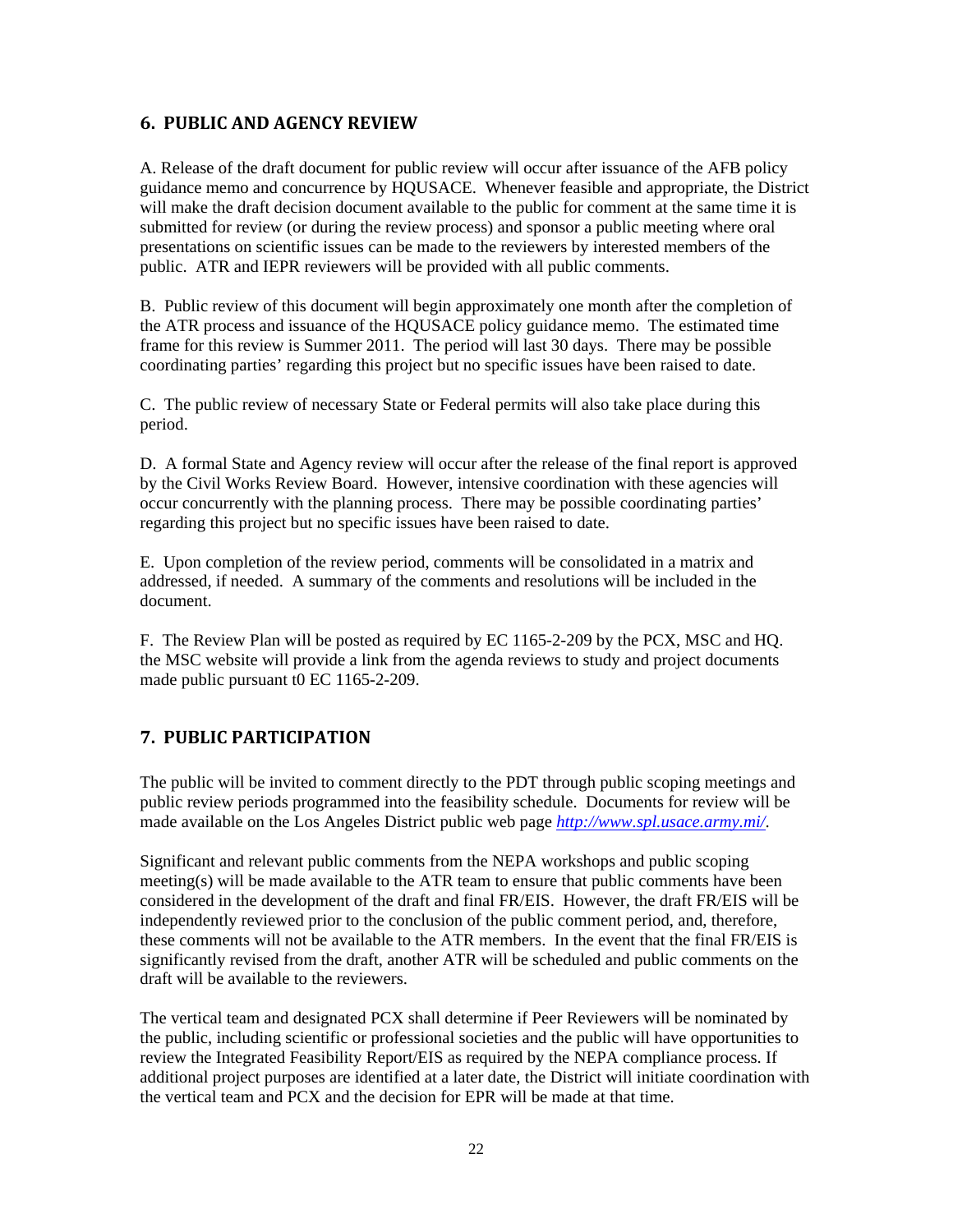# **8. PCX COORDINATION**

The lead PCX for this document is the National Ecosystem Planning Center of Expertise (ECO-PCX). This review plan will be submitted through the PDT District Planning Chief to the PCX Director, Rayford Wilbanks, for review and eventual concurrence. The ECO-PCX will coordinate with the Flood Risk Management PCX and the Planning Center of Expertise for Cost Engineering. The ECO-PCX will manage the review of the ATRT and the IEPR. The approved review plan will be posted to the Los Angeles District website. Any public comments on the review plan will be collected by the Office of Water Project Review (OWPR) and provided to the PDT District for resolution and incorporation if needed.

# **A. Points of Contact**

Questions about this Review Plan may be directed to the following points of contact:

| <b>Name</b>       | Title                            | <b>Phone Number</b> |
|-------------------|----------------------------------|---------------------|
| Kathleen Bergmann | <b>Study Manager/Planning</b>    | $(602)$ 230-6904    |
| Kim Gavigan       | Supervisory Civil Engineer       |                     |
| Ed Demesa         | Chief of Plan Formulation Branch | $(213)$ 452-3820    |

## **VERTICAL TEAM**

| <b>Name</b> | <b>Discipline</b> | <b>Phone</b> | Email                                              |
|-------------|-------------------|--------------|----------------------------------------------------|
| Paul Bowers |                   |              | $(415)$ 503-6556   Paul.W.Bowers@usace.army.mil    |
| Ken Zwickl  |                   |              | $(202)$ 716-4085   Kenneth.J.Zwickl@usace.army.mil |

## **CENTERS OF EXPERTISE**

| <b>Name</b>                                      | <b>Discipline</b> | <b>Phone</b>       | Email                            |  |  |
|--------------------------------------------------|-------------------|--------------------|----------------------------------|--|--|
| <b>Ecosystem Planning Center of Expertise</b>    |                   |                    |                                  |  |  |
| Valerie Ringold                                  | <b>Biologist</b>  | (503) 808-3984     | Valerie.A.Ringold@usace.army.mil |  |  |
| Jodi Staebell                                    | <b>Biologist</b>  | $(309)$ 794-5448   | Jodi.K.Staebell@usace.army.mil   |  |  |
| <b>Flood Risk Management Center of Expertise</b> |                   |                    |                                  |  |  |
| Eric Thaut                                       |                   | $(415)$ 503-6852   | Eric.W.Thaut@usace.army.mil      |  |  |
| <b>Cost Engineering DX</b>                       |                   |                    |                                  |  |  |
|                                                  | Cost-Engineering  | $(509) 527 - 7510$ | cenww-cost@usace.army.mil        |  |  |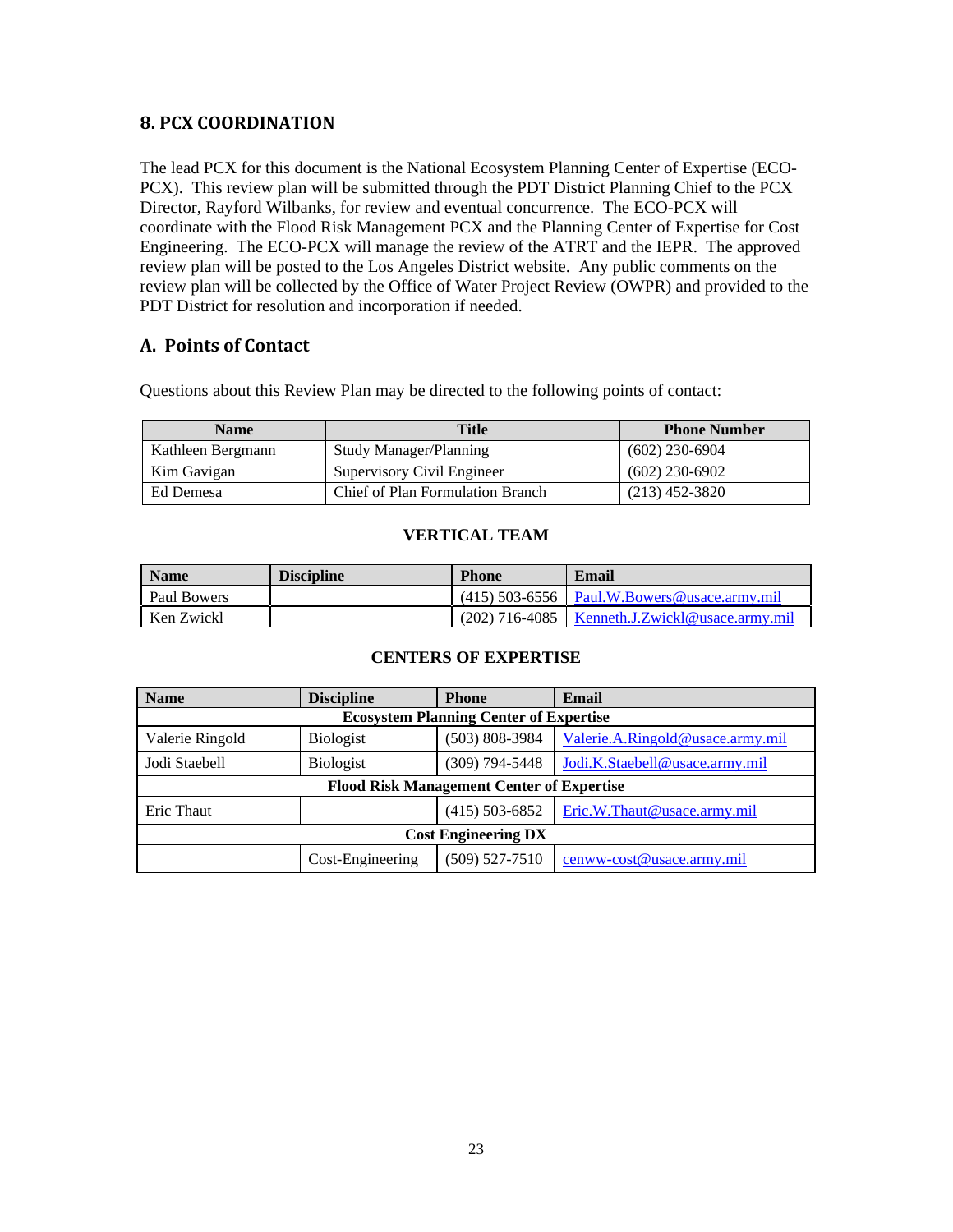#### **9. MSC APPROVAL**

The MSC that oversees the home district is responsible for approving the review plan. Approval is provided the MSC Commander. The Commander's approval should reflect vertical team input (involving district, MSC, PCX, and HQUSACE members) as to the appropriate scope and level of review for the decision document. Like the PMP, the Review Plan is a living document and may change as the study progresses. Changes to the Review Plan should be approved by following the process used for initially approving the plan. In all cases the MSCs will review the decision on the level of review and any changes made in updates to the project.

| Date |
|------|
| Date |
| Date |
| Date |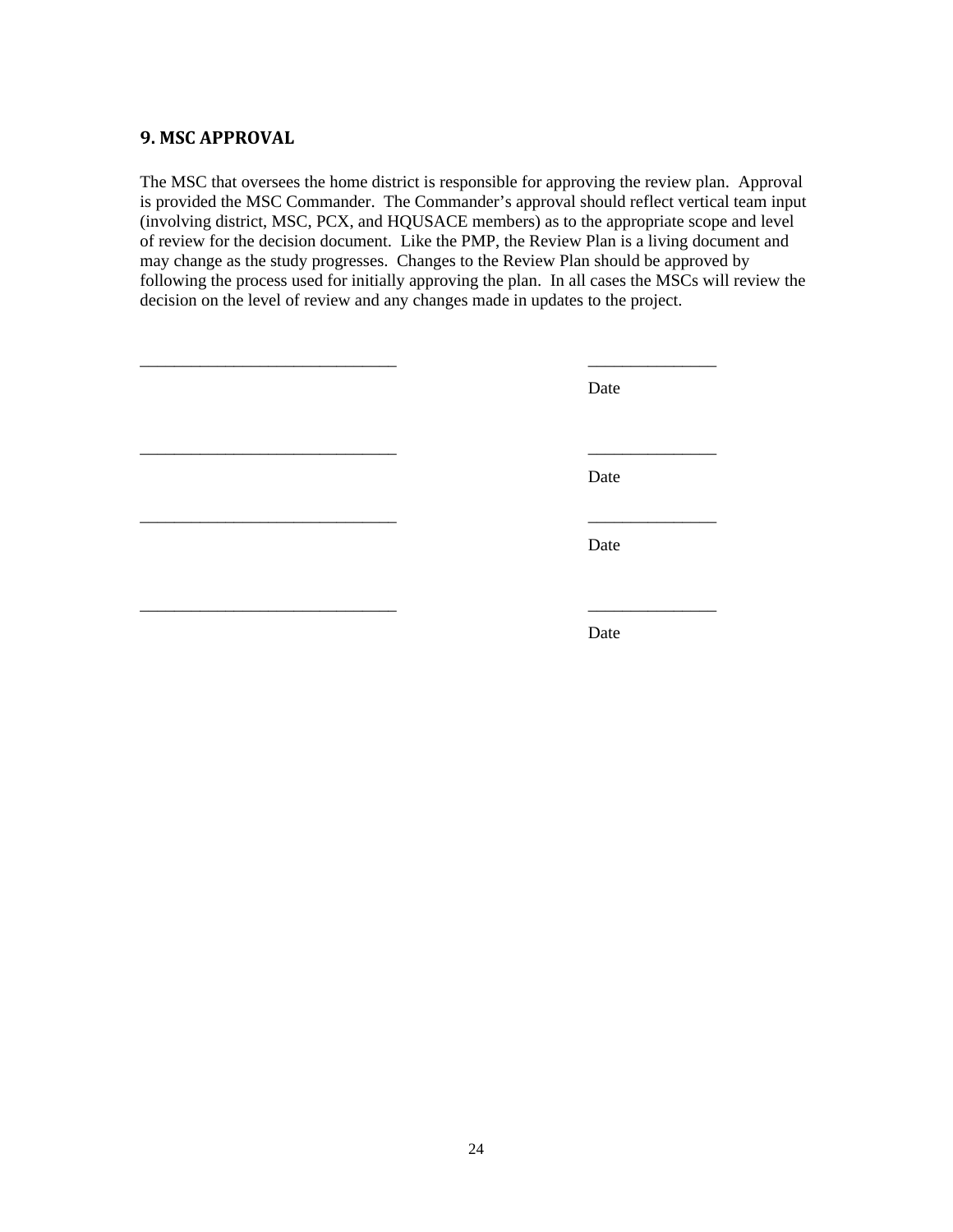#### ATTACHMENT I: MAPS



#### FIGURE I: LA RIVER WATERSHED

#### FIGURE II: ARBOR REACH WITH 1991 FLOODPLAINS (red dot to red dot)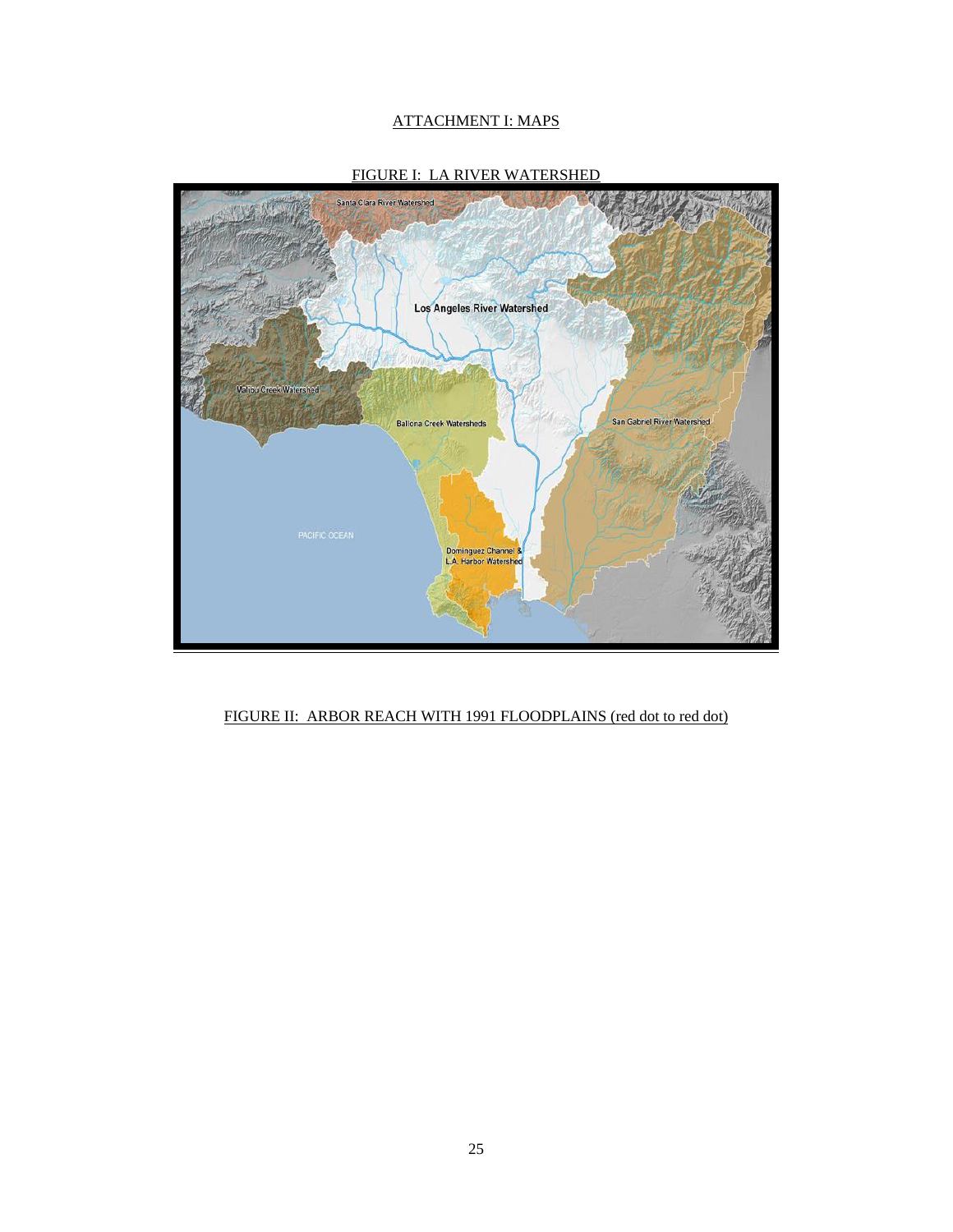

# ATTACHMENT 2 – TETRA TECH QCP

# ATTACHMENT 3 – NORTHWEST HABITAT INSTITUTE QCP